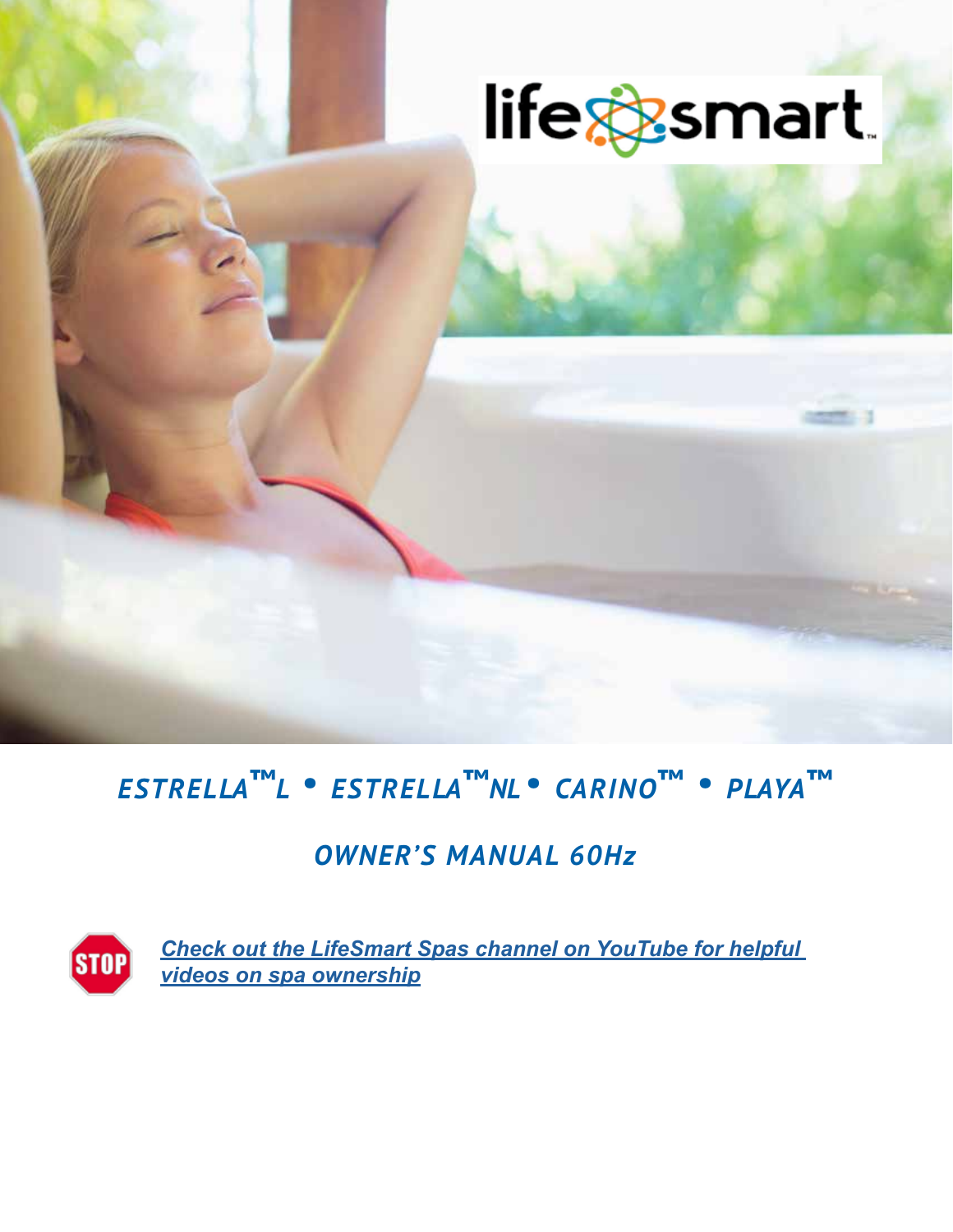## **LIFESMART OWNER'S MANUAL**

#### 230V Systems

### **Owner's Record**

#### **Locating the Spa Serial Number:**

The spa serial number label is located inside the equipment compartment. Equipment compartment access panel is below the spas topside control panel. Write your spa information in the space provided.

#### DATE PURCHASED:

PURCHASED FROM:

SPA MODEL:

SERIAL NUMBER:

See Page 7

Please read this Owner's Manual carefully, as it is designed to provide you with the information you will need to ensure the safe, secure use of your spa.

**IMPORTANT: LIFESMART** reserves the right to change specifications and/or design without notification and without any obligation.

#### **SPA SPECIFICATIONS**

| <b>Model</b>       | <b>Spa</b><br><b>Seating</b> | Length | Width | <b>Height</b> | Drv<br>Weight | <b>Gallons</b> | <b>Electrical</b><br><b>Specs 60Hz</b> |
|--------------------|------------------------------|--------|-------|---------------|---------------|----------------|----------------------------------------|
| Carino™            | 6 person                     | 89"    | 89"   | 36"           | 893 lbs       | 400            | 230V                                   |
| Estrella™ L        | 6 person                     | 84"    | 84"   | 36"           | 796 lbs       | 330            | 230V                                   |
| <b>Estrella NL</b> | 7 person                     | 84     | 84"   | 36"           | 700 lbs       | 360            | 230V                                   |
| Playa™             | 3 person                     | 65     | 84"   | 29.5"         | 663 lbs       | 210            | 230V                                   |

#### **CAUTION**

DO NOT OPERATE SPA BEFORE READING THIS MANUAL

Failure to read this manual and follow its instructions may result in unsafe operation and or permanent damage to your portable spa.

Most cities, counties, states, and countries require permits for exterior construction and electrical circuits. In addition, some communities have codes requiring residential barriers such as fencing and/or self-closing gates on the property to prevent unsupervised access to a pool or spa by children. Be sure to check with your local agencies for specific requirements.

If you need additional information and/or assistance, please consult your local contractor.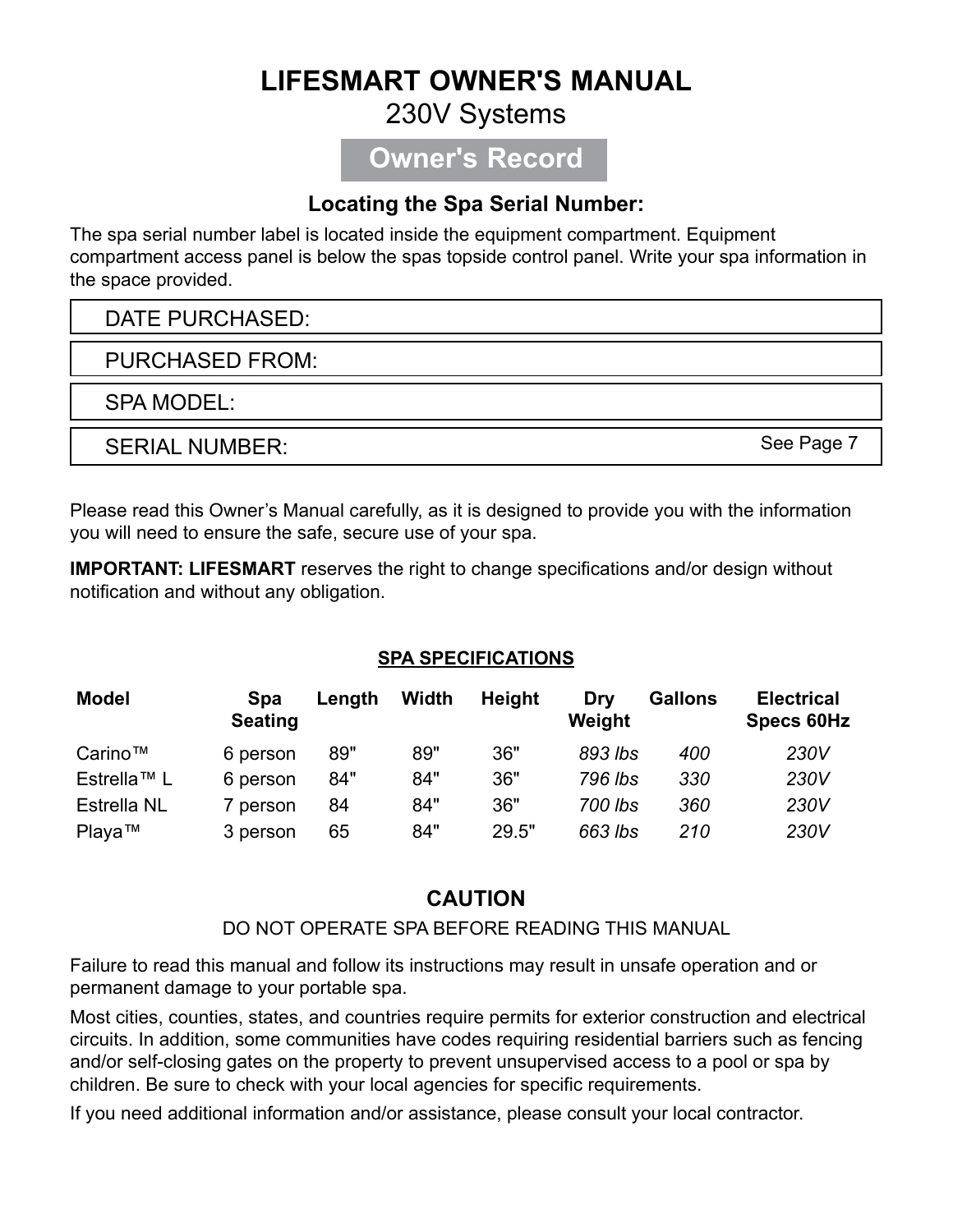## TABLE OF CONTENTS

| <i>TITLE</i>                                                          | <b>PAGE</b> |
|-----------------------------------------------------------------------|-------------|
| <b>CONTENTS</b>                                                       |             |
| <b>SAFETY INFORMATION</b>                                             |             |
| <b>INSTALLATION</b>                                                   |             |
| <b>EQUIPMENT ACCESS</b>                                               |             |
| <b>ELECTRICAL REQUIREMENTS</b>                                        |             |
| <b>CONTROL PANEL OPERATION</b>                                        |             |
| <b>COMPONENT OPERATION</b>                                            |             |
| FILL-UP AND START-UP INSTRUCTIONS<br><b>ADDING START-UP CHEMICALS</b> |             |
| <b>SPA MAINTENANCE</b>                                                |             |
| <b>DRAINING OR WINTERIZING</b>                                        |             |
| TROUBLESHOOTING PROCEDURES                                            |             |
|                                                                       |             |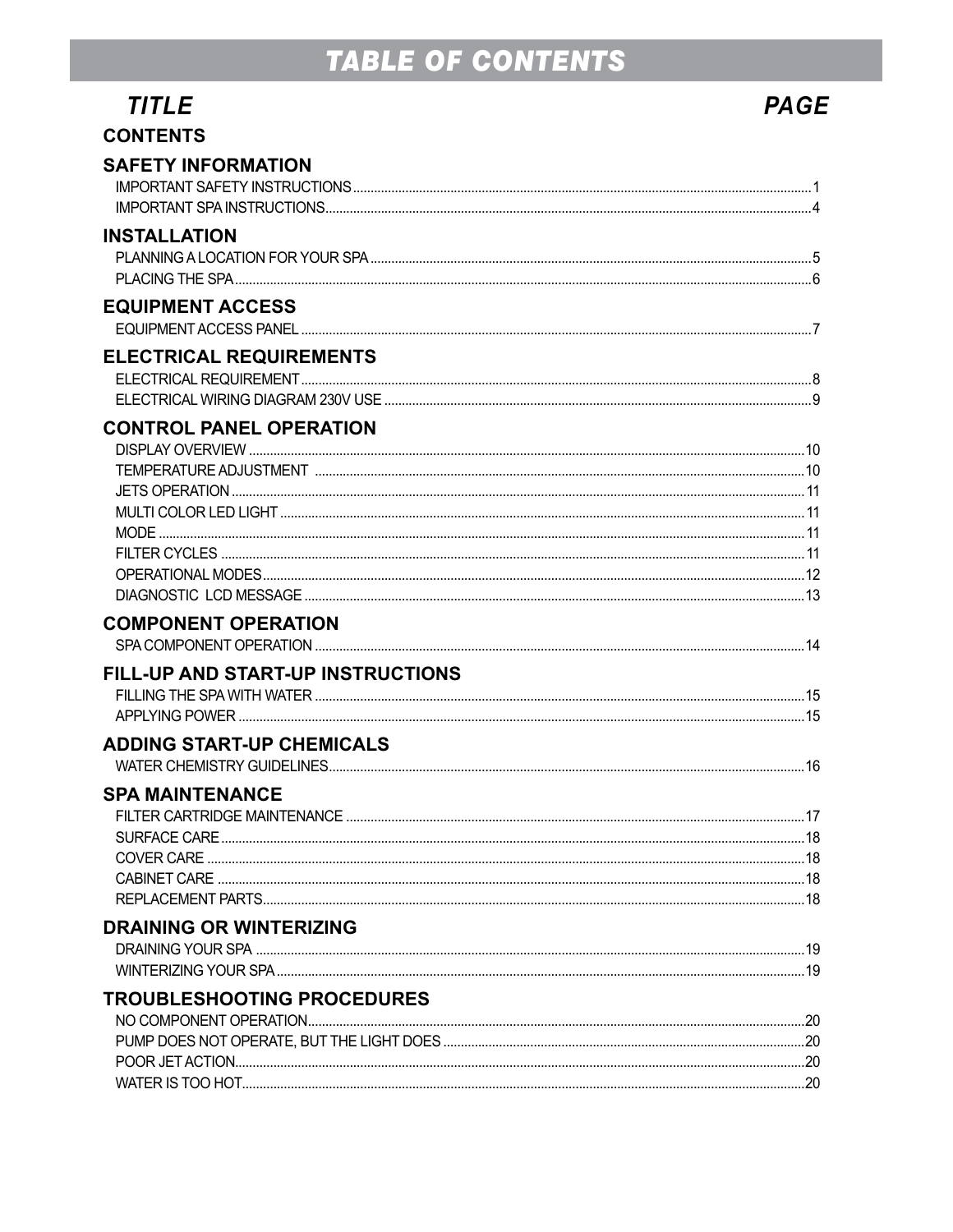## **SAFETY INFORMATION**

# *IMPORTANT SAFETY INSTRUCTIONS*

## *READ AND FOLLOW ALL INSTRUCTIONS*

## *AVOIDING THE RISK TO CHILDREN*

### *DANGER:*

**• RISK OF CHILD DROWNING.** Extreme caution must be exercised to prevent unauthorized access by children. To avoid accidents, ensure that children cannot use a spa unless they are supervised at all times. Children should be supervised to not use the spa as a toy.

### *WARNING:*

- To reduce the risk of injury, do not permit children to use this product unless they are closely supervised at all times.
- To reduce the risk of injury, lower water temperatures are recommended for young children. Children are especially sensitive to hot water.

#### *DO:*

- Make sure you always lock the child resistant locks after using the spa for your children's safety. Every spa is equipped with a locking cover that meets the ASTM F1346-91 Standard for Safety Covers.
- Test the water temperature with your hand before allowing your child to enter the spa to be sure that it's comfortable. Children are especially sensitive to hot water.
- Remind children that wet surfaces can be very slippery. Make sure that the children are careful when entering or exiting the spa.

### *DON'T:*

- Allow children to climb onto the spa cover.
- Allow children to have unsupervised access to the spa.

## *AVOIDING THE RISK OF ELECTROCUTION*

#### *Risk of Electrocution*

- Connect only to a grounded source.
- Do not bury the power cord. A buried power cord may result in death or serious personal injury due to electrocution if direct burial-type cable is not used, or if improper digging occurs.
- A ground terminal (pressure wire connector) is provided on the control box inside the unit to permit connection of a minimum No. 10 AWG solid copper bonding conductor between this point and any metal equipment, metal water pipe, metal enclosures of electrical equipment, or conduit within 5 feet (1.5 m) of the unit as needed to comply with local requirements.

### *WARNING:*

• Your spa must use a Ground Fault Circuit Interrupter for user and equipment protection. To ensure proper operation of this important safety device, test according to the following instructions per electrical configuration.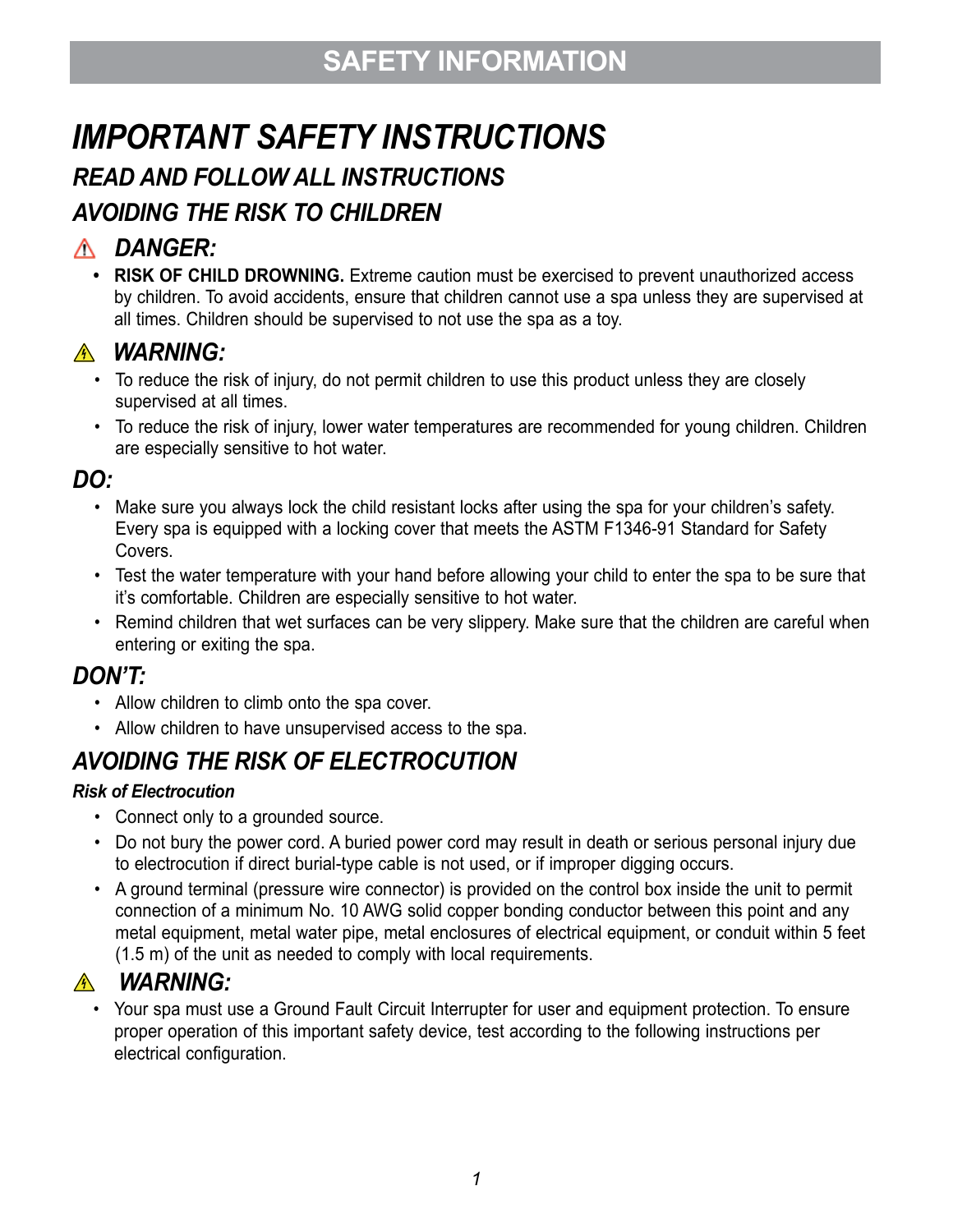## **SAFETY INFORMATION**

### *230 VOLTS:*

- A ground terminal is provided on the control box. To reduce the risk of electric shock, connect this terminal to the grounding terminal of your electrical service or subpanel with a continuous green, insulated copper wire. The wire must be equivalent in size to the circuit conductors supplying the equipment. In addition, a bonding terminal (pressure wire connector) is provided on the outside of the control box for bonding to local ground points. To reduce the risk of electric shock, this connector should be bonded with a No. 8 AWG solid copper wire to any metal ladders, water pipes, or other metal within 5 feet (1.5 m) of the spa to comply with local requirements. The means of disconnection must be readily accessible, but must be installed at least 5 feet (1.5 m) from the spa.
- Your spa requires a suitably rated circuit breaker to open all ungrounded supply conductors.
- Your spa must have a ground fault circuit interrupter in an electrical subpanel. Before each use of the spa and with the unit operating, push the TEST button on the breaker. The switch should click over to the "Trip" position. Wait 30 seconds and reset the GFCI breaker by switching it completely off and then completely on. The switch should then stay on. If the interrupter does not perform in this manner, it is an indication of an electrical malfunction and the possibility of an electric shock. Disconnect the power until the fault has been identified and corrected.

**IMPORTANT:** Failure to wait 30 seconds before resetting the GFCI may cause the spa's Power Indicator (on the control panel) to blink. If this occurs, repeat the GFCI test procedure.

### *DANGER: RISK OF ELECTRICAL SHOCK*

- Install spa at least 5 feet (1.5 m) from all metal surfaces. A spa may be installed within 5 feet (1.5 m) of a metal surface if each metal surface is permanently connected by a minimum No. 10 AWG solid copper conductor attached to the wire ground connector on the terminal box that is provided for this purpose if in accordance with National Electrical Code ANSI/NMFPA70-1993.
- Do not permit any electrical appliances, such as a light, telephone, radio, or television within 5 feet (1.5 m) of a spa. Failure to maintain a safe distance may result in death or serious personal injury due to electrocution if the appliance should fall into the spa.
- Install your spa in such a way that drainage is away from the electrical compartment and from all electrical components.

#### *DO:*

- Be sure your spa is connected to the power supply correctly use a licensed electrical contractor.
- Disconnect the spa from the power supply before draining the spa or servicing the electrical components.
- Test the Ground Fault Circuit Interrupter before each use.

#### *DON'T:*

- Use the spa with the equipment compartment door removed.
- Place electrical appliances within 5 feet (1.5m) of the spa.
- Attempt to open the electrical control box. There are no user serviceable parts inside.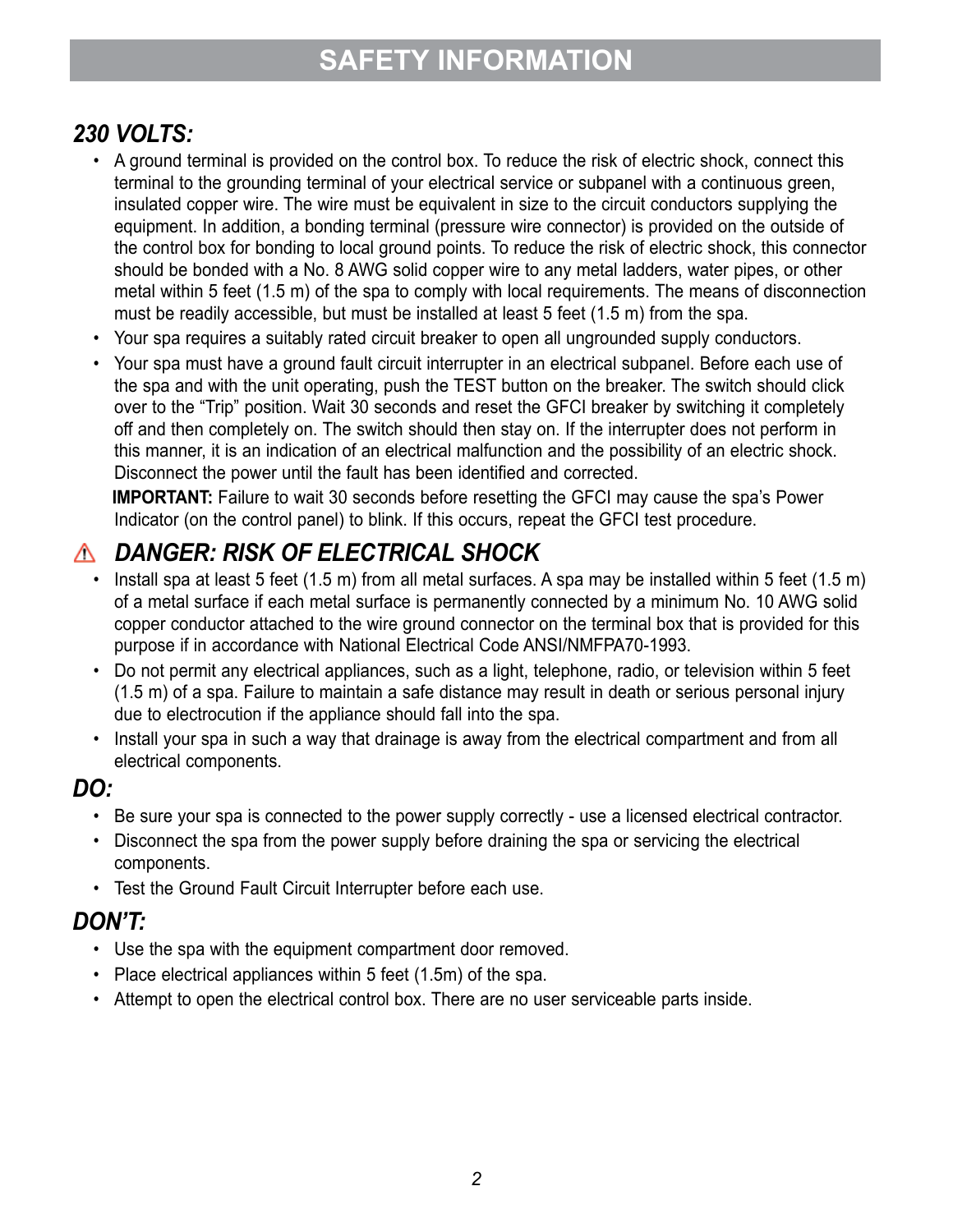## **SAFETY INFORMATION**

## *RISKS TO AVOID*

### *DANGER: RISK OF INJURY*

- DO NOT sit in the filter compartment area. Sitting in this area can cause: a) Restriction of Filter Pump suction/vacuum b) Damage to components
- Both can result in bodily harm. Should damage occur to components in this area, replace immediately!

To reduce the risk of injury to persons, DO NOT remove floating weir, basket, and filter located in the filter compartment while the spa is running.

- The suction fittings in the spa are sized to match the specific water flow created by the pump. Never replace a suction fitting with one rated less than the flow rate marked on the original suction fitting.
- There is a danger of slipping and falling. Remember that wet surfaces can be very slippery. Take care when entering or exiting the spa.
- Never operate spa if the suction fittings are broken or missing.
- The device should not be used by persons (including children) with reduced physical, sensory or mental capabilities, or lack of experience and knowledge, unless they receive supervision or training.
- People with infectious diseases should not use the spa.
- Keep any loose articles of clothing or hanging jewelry away from rotating jets or other moving components.

#### *Increased side effects of medication*

- The use of drugs, alcohol or medication before or during spa use may lead to unconsciousness with the possibility of drowning.
- Persons using medications should consult a physician before using a spa; some medication may cause a user to become drowsy, while other medication may affect heart rate, blood pressure, and circulation.
- Persons taking medications which induce drowsiness, such as tranquilizers, antihistamines or anticoagulants should not use the spa.

#### *Health problems affected by spa use*

- Pregnant women should consult a physician before using spa.
- Persons suffering from obesity or with a medical history of heart disease, low or high blood pressure, circulatory system problems, or diabetes should consult a physician before using spa.

#### *Unclean water*

- Keep the water clean and sanitized with correct chemical care. The recommended levels for your spa are: Free Available Chlorine (FAC): 3.0-5.0 ppm Total Alkalinity: 40 - 120 ppm Water pH: 7.2 - 7.8 Calcium Hardness: 75 - 150 ppm **IMPORTANT:** Turn jet pump on for at least ten minutes after adding ANY spa water chemicals into the filter compartment.
- Clean the filter cartridge monthly to remove debris and mineral buildup which may affect the performance of the hydromassage jets, limit the flow, or trip the high-limit thermostat which will turn off the entire spa.

## *AVOIDING THE RISK OF HYPERTHERMIA*

Prolonged immersion in hot water can result in HYPERTHERMIA, a dangerous condition which occurs when the internal temperature of the body reaches a level above normal 98.6°F (37°C). The symptoms of hyperthermia include unawareness of impending hazard, failure to perceive heat, failure to recognize the need to exit the spa, physical inability to exit the spa, fetal damage in pregnant women, and unconsciousness resulting in a danger of drowning.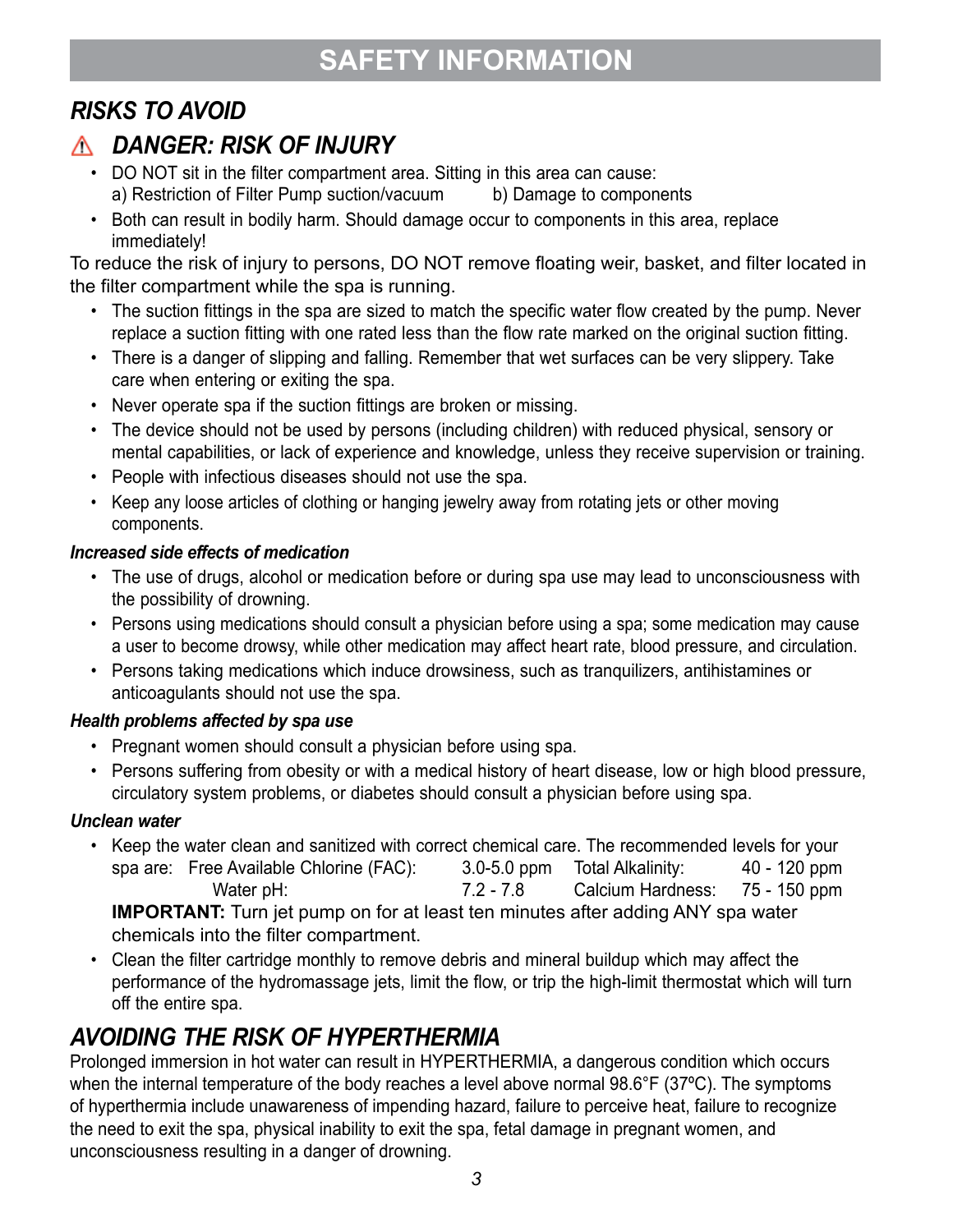## *WARNING:*

The use of alcohol, drugs, or medication can greatly increase the risk of fatal hyperthermia in hot tubs and spas.

## *TO REDUCE THE RISK OF INJURY:*

- The water in the spa should never exceed 104°F (40°C). Water temperatures between 100°F (38°C) and 104°F (40°C) are considered safe for a healthy adult. Lower water temperatures are recommended for extended use (exceeding 10 minutes) and for young children. Extended use can cause hyperthermia.
- Pregnant or possibly pregnant women should limit spa water temperatures to 100°F (38°C). Failure to do so may result in permanent injury to your baby.
- Do not use spa immediately following strenuous exercise.

## *AVOIDING THE RISK OF SKIN BURNS:*

- To reduce the risk of injury, before entering a spa the user should measure the water temperature with an accurate thermometer.
- Test the water with your hand before entering the spa to be sure it's comfortable.

## *SAFETY SIGN*

A SAFETY SIGN is included in the owner's package. The sign, which is required as a condition of Product Listing, should be permanently installed where it is visible to the users of the spa.

## *IMPORTANT SPA INSTRUCTIONS*

The following contains important spa information, and we strongly encourage you to read and apply them.

## *DO:*

- Use and lock the vinyl cover when the spa is not in use, whether it is empty or full.
- Follow the Spa Care and Maintenance recommendations stated in this manual.
- Use only approved accessories and recommended spa chemicals and cleaners.

### *DON'T:*

- Leave the spa exposed to the sun without water or the vinyl cover in place. Exposure to direct sunlight can cause solar distress of the shell material.
- Roll or slide the spa on its side. This will damage the siding.
- Lift or drag the cover by using the cover lock straps; always lift or carry the cover by using the handles.
- Attempt to open the electrical control box. There are no user serviceable parts inside. Opening of the control box by the spa owner will void the warranty. If you have an operational problem, carefully go through the steps outlined in the Troubleshooting section. If you are not able to resolve the problem, contact Customer Service (888) 961-7727 Ext. 8440. Many problems can easily be diagnosed over the telephone.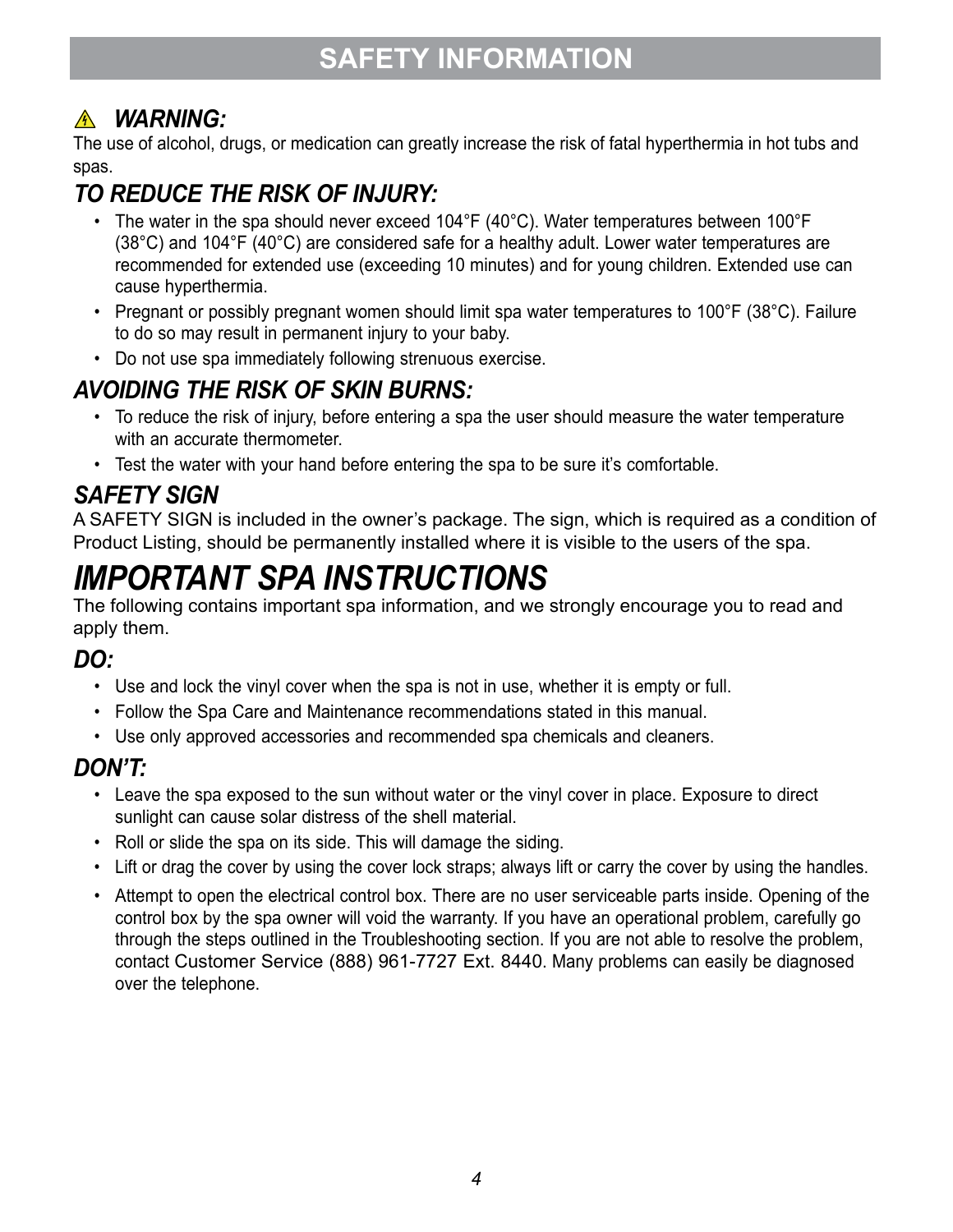## *PLANNING A LOCATION FOR YOUR SPA*

Consider these things when determining where to place your spa.

### *SAFETY FIRST:*

Make sure your spa is positioned so access to the equipment compartment and side panels will not be blocked. Be certain your installation will meet all city and local safety codes and requirements.

## *PLANNED USE OF SPA:*

How you intend to use your spa will help you determine where you should position the spa. For example, will you use it more for recreational or therapeutic purposes? If your spa is mainly for family recreation, leave plenty of room around it for activity and lawn furniture. If you will use it more for relaxation and therapy, you'll probably want to create privacy around the spa.

### *PRIVACY:*

Think of your surroundings during all seasons to determine your best privacy options. Consider the view of your neighbors when you plan the location of your spa.

### *VIEWS:*

Think about the direction you will be facing when sitting in your spa. Do you have a special landscape you will find enjoyable? Perhaps there is an area that has a soothing breeze during the day or a lovely sunset in the evening.

#### *ENVIRONMENT:*

If you live in a climate with a snowy winter and hot summer, a place to change clothes or a house entry near the spa is convenient. A warmer climate may require shade from the hot sun. Consider placement of trees, shrubs, patio cover or perhaps a gazebo structure to provide what you will need. Indoor installations require adequate ventilation. When the spa is in use, considerable amounts of moisture are produced. This moisture can damage walls and ceiling surfaces over time. Special paint is available to resist moisture damage. Remember that spas periodically require drainage, so plan your environment accordingly.

## *KEEP CLEAN:*

Prevent dirt and foliage from being tracked into your spa by utilizing concrete for paths and access areas. Check the location of spill paths from gutters, trees, and shrubs.

### *SERVICE ACCESS:*

Many people choose to install tile or custom wood around their spas. If you are installing your tub with custom decorative trimming, remember to allow for access to it for service. Should you need service, a technician may need to remove the tub's door panel, or access it from beneath. It is always best to design special installations so the spa can still be moved, or lifted from the ground.

### *A GOOD FOUNDATION:*

Your new spa needs a good solid foundation. The area your spa sits on must be able to support the spa, the water in it and those who use it. If the foundation is inadequate, it may shift or settle after the spa is in place, causing stress to the shell or components. **NOTE:** Do not shim your spa in any manner, as this could cause the cabinet to crack, thereby voiding the warranty.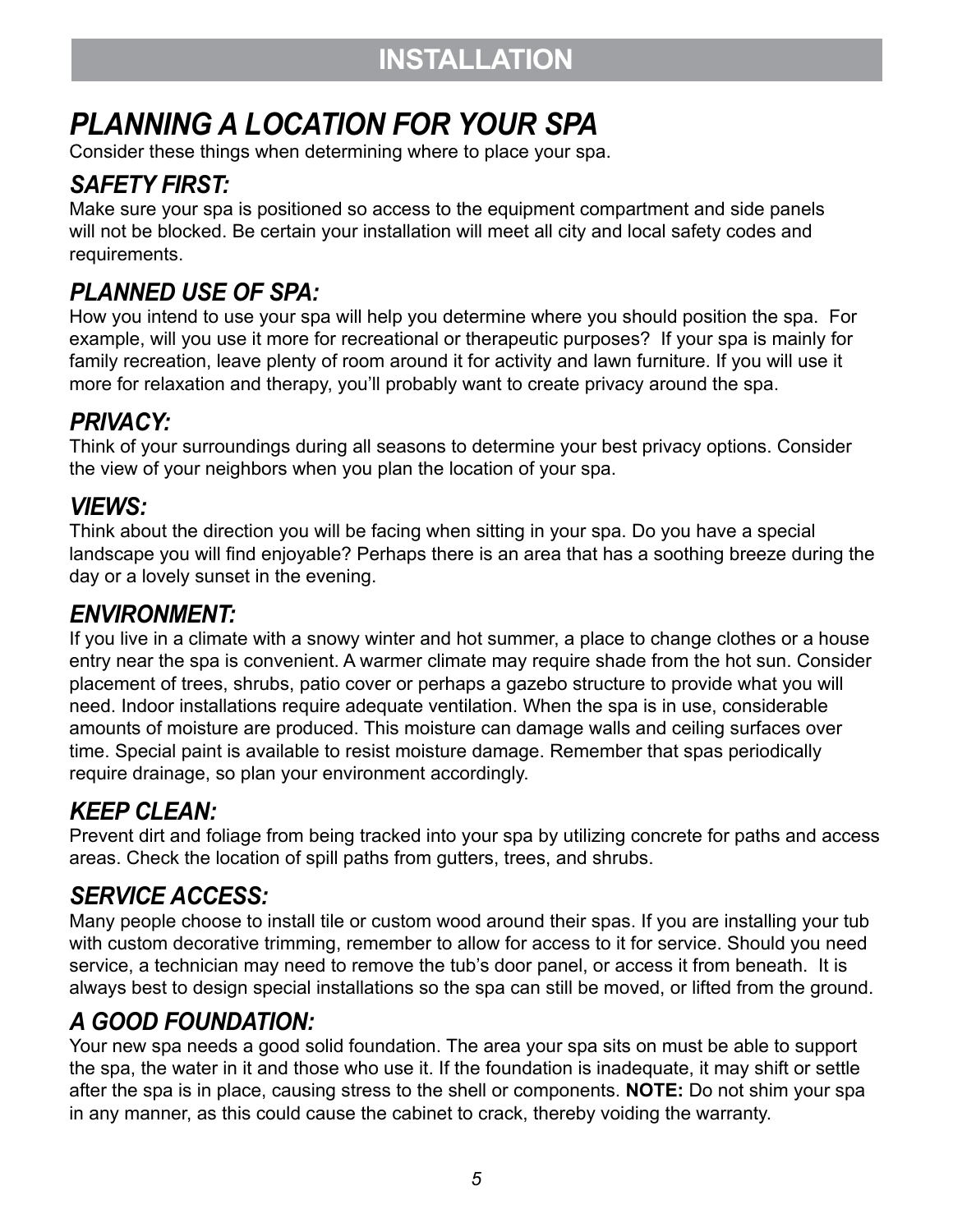### *BE AWARE:*

Damage caused by inadequate or improper foundation support is not covered by the spa warranty. It is the sole responsibility of the spa owner to provide a proper foundation for the spa.

Make sure the foundation where the spa is placed drains water away from the spa. Proper drainage will keep components dry from rain and wet weather.

Your spa weight must always be considered when installing your spa. If you are installing it on an elevated wood deck or other structure, it is advisable to consult a structural engineer or contractor to ensure the structure will support the weight.

#### **IT IS STRONGLY RECOMMENDED THAT A QUALIFIED, LICENSED CONTRACTOR PREPARE THE FOUNDATION FOR YOUR SPA.**

A reinforced concrete pad at least four inches thick is recommended for your spa. The reinforcing rod or mesh in the pad should be attached to a bond wire.

### *INDOOR INSTALLATION:*

Be aware of some special requirements if you place your spa indoors. Water will accumulate around the spa, so flooring materials must provide a good grip when wet. Proper drainage is essential to prevent a build-up of water around the spa. When building a new room for the spa, it is recommended that a floor drain be installed. The humidity will naturally increase with the spa installed. Water may get into woodwork and produce dry rot, mildew, or other problems. Check for airborne moisture's effects on exposed wood, paper, etc. in the room. To minimize these effects, it is best to provide plenty of ventilation to the spa area. An architect can help to determine if more ventilation must be installed.

## *PLACING THE SPA*

## *CHECK THE DIMENSIONS OF YOUR SPA:*

Compare the spa dimensions to the width of gates, sidewalks, and doorways along the delivery route used to bring the spa into your yard. It may be necessary for you to remove a gate or partially remove a fence in order to provide an unobstructed passageway to the installation location. Also, keep in mind—if you are using special equipment to place your spa into an area it will be necessary to include those measurements and weights.

### *PLANNING A DELIVERY ROUTE:*

Check the width of gates, doors and sidewalks to make sure your spa will pass through unobstructed. You may have to remove a gate or part of a fence to allow for adequate width clearance. If the delivery route will require a 90-degree turn, check the measurements at the turn to ensure the spa will fit. Check for protruding gas meters, water meters, A/C units, etc., on your home which will cause obstructions along the delivery path to your yard. Check for low roof eaves, over hanging branches or rain gutters that could be an obstruction to overhead clearances.

### *SPECIAL CIRCUMSTANCES:*

The use of a crane for delivery and installation is primarily to avoid injury to your spa, your property or to delivery personnel. Cranes are not considered "normal delivery".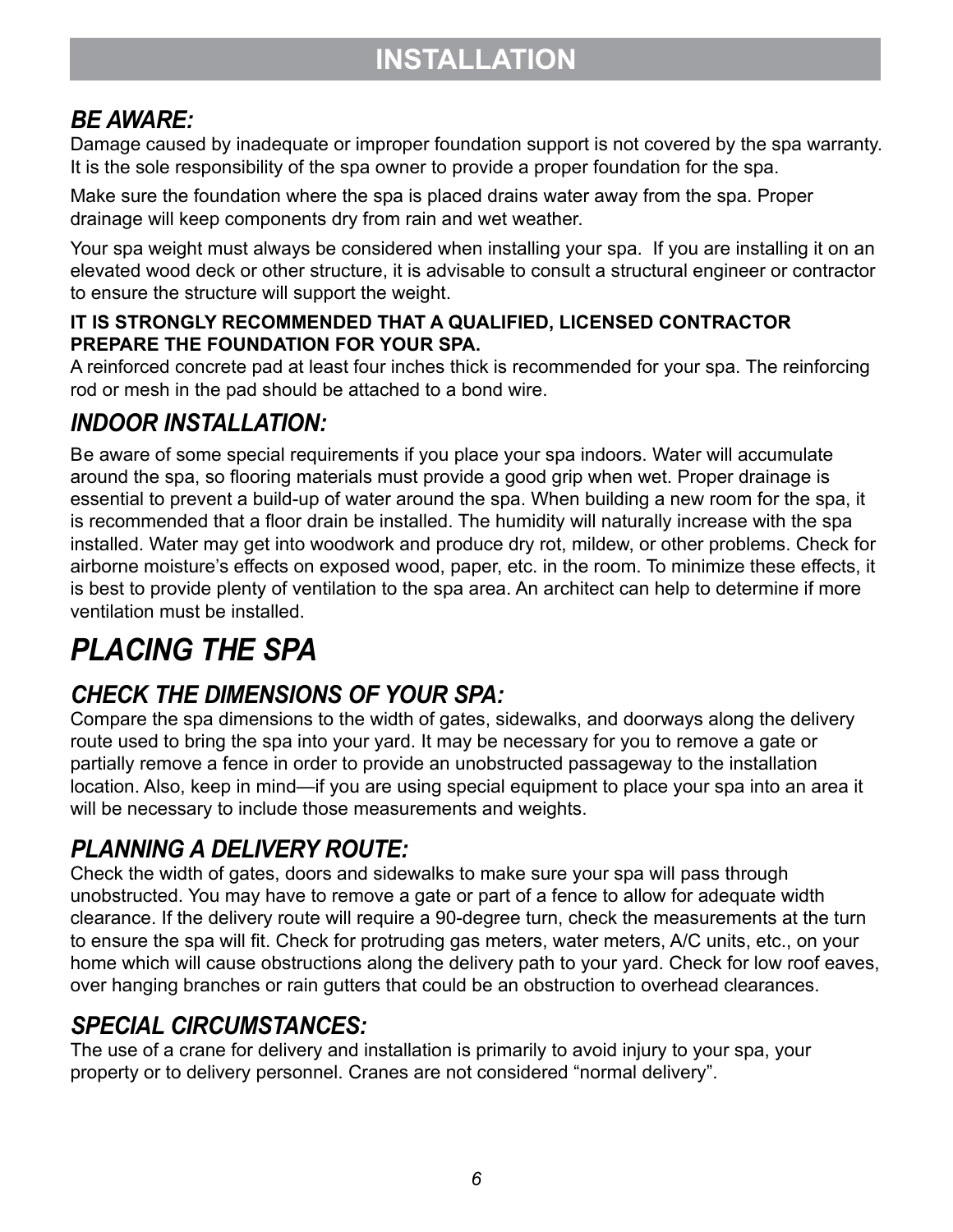## **EQUIPMENT ACCESS**

## *EQUIPMENT ACCESS PANEL*



To access the equipment compartment:

Remove all the screws around the top, bottom and sides of the large full panel door. Lower door panel slightly, pull bottom of door away from spa then remove.

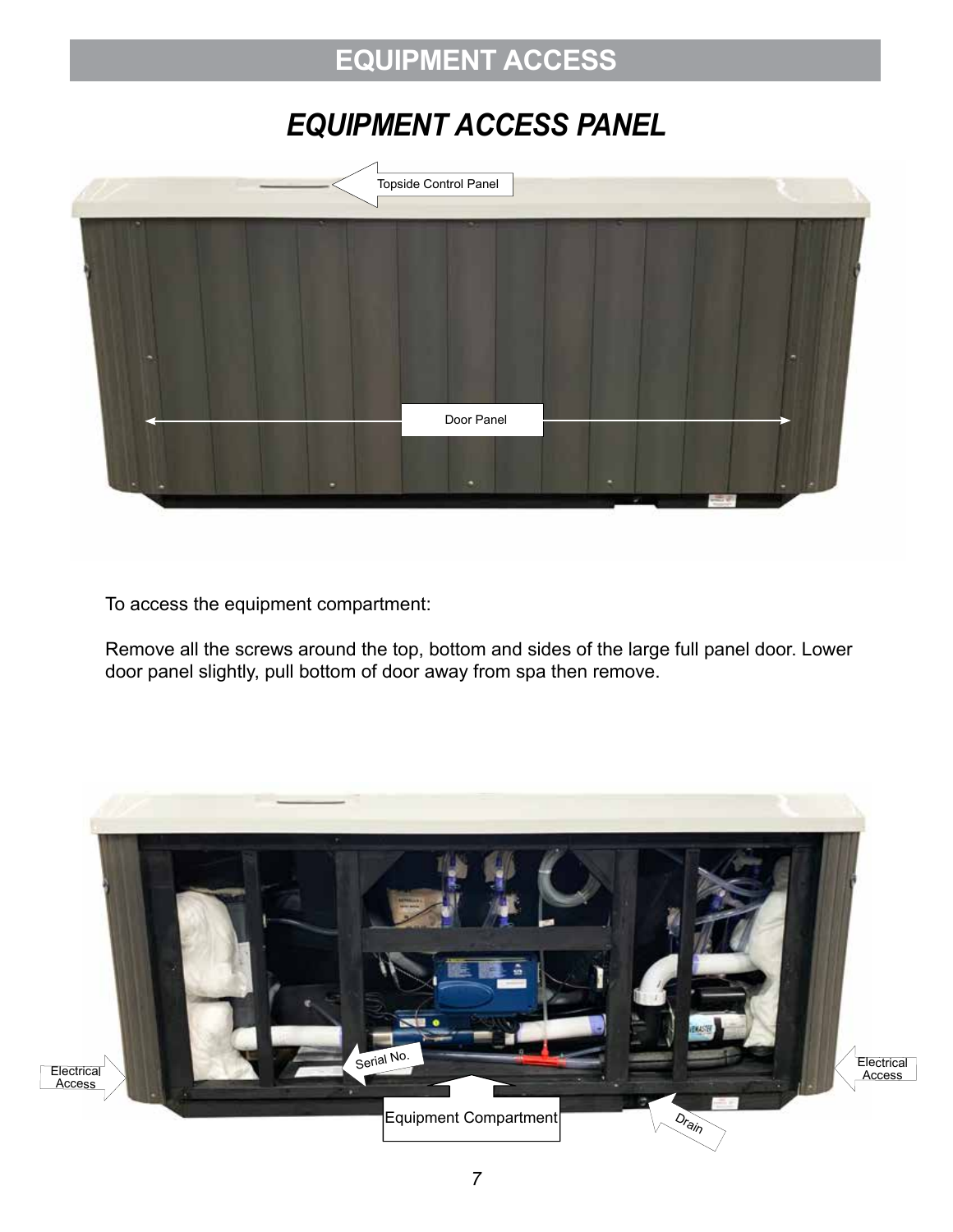## *ELECTRICAL REQUIREMENT*

#### **A** DO NOT POWER THE SPA WITHOUT FIRST FILLING WITH WATER!

#### **A DANGER – RISK OF ELECTRIC SHOCK**

Installations that do not conform to the following procedures and requirements may expose users to electric shock. Non-conforming installations will not be covered under warranty.

If installed in the United States, the electrical wiring of this spa must meet the requirements of the National Electric Code (NEC) and any applicable state or local codes. The electrical circuit must be installed by an electrical contractor and approved by a local building electrical inspection authority.

- 1. Installations within 5 feet (1.5 m) of any metal surfaces must ground the metal surfaces to the hot tub. Use an 8 AWG solid copper wire and attach it to the grounding lug on the control box, located in the equipment compartment.
- 2. Only a licensed electrician may install power to the spa.
- 3. Power supply installation must include a suitably rated ground fault circuit interrupter (GFCI) as required by NEC Article 680-42. The circuit breaker must be dedicated and should not be shared with any other appliances. It must be labelled and easily accessible to users.
- 4. The electrical supply for the spa must include a suitable rated switch or circuit breaker to open all ungrounded supply conductors to comply with Section 422-20 of the National Electric Code, ANSI/NFPA 70. The disconnecting means must be readily accessible to the spa's occupant but installed at least 5 feet (1.5 m) from the spa water.
- 5. 230V Power supply lines must be hard wired into the control box. DO NOT use extension or plug-type cords of any kind. The use of a shut-off box near the hot tub is also recommended. This box provides a quick and convenient method to shut off power to the hot tub for emergencies and maintenance.
- 6. Supply lines must be properly sized as per the NEC. A ground line must be provided that is as large as the largest current carrying conductor, but no less than 8 AWG. Use copper wiring only.
- 7. Please open the front cover of the control box, and follow the instructions and wiring diagram printed on the backside.
- 8. CAUTION, 230V POWERED SPA This spa must be hard wired to your household electrical service box only. Do not use an extension cord or any other disconnect-able power cord. The use of an extension cord or a disconnect-able power cord is highly dangerous and will void all warranties!
- Wire size must be appropriate per NEC and/or local codes.
- Wire size is determined by length of run from breaker box to spa and maximum current draw.
- THHN copper core wire is recommended.
- All wiring must be copper to ensure adequate connections. Do not use aluminum wire.



Equipment access is below the topside control panel.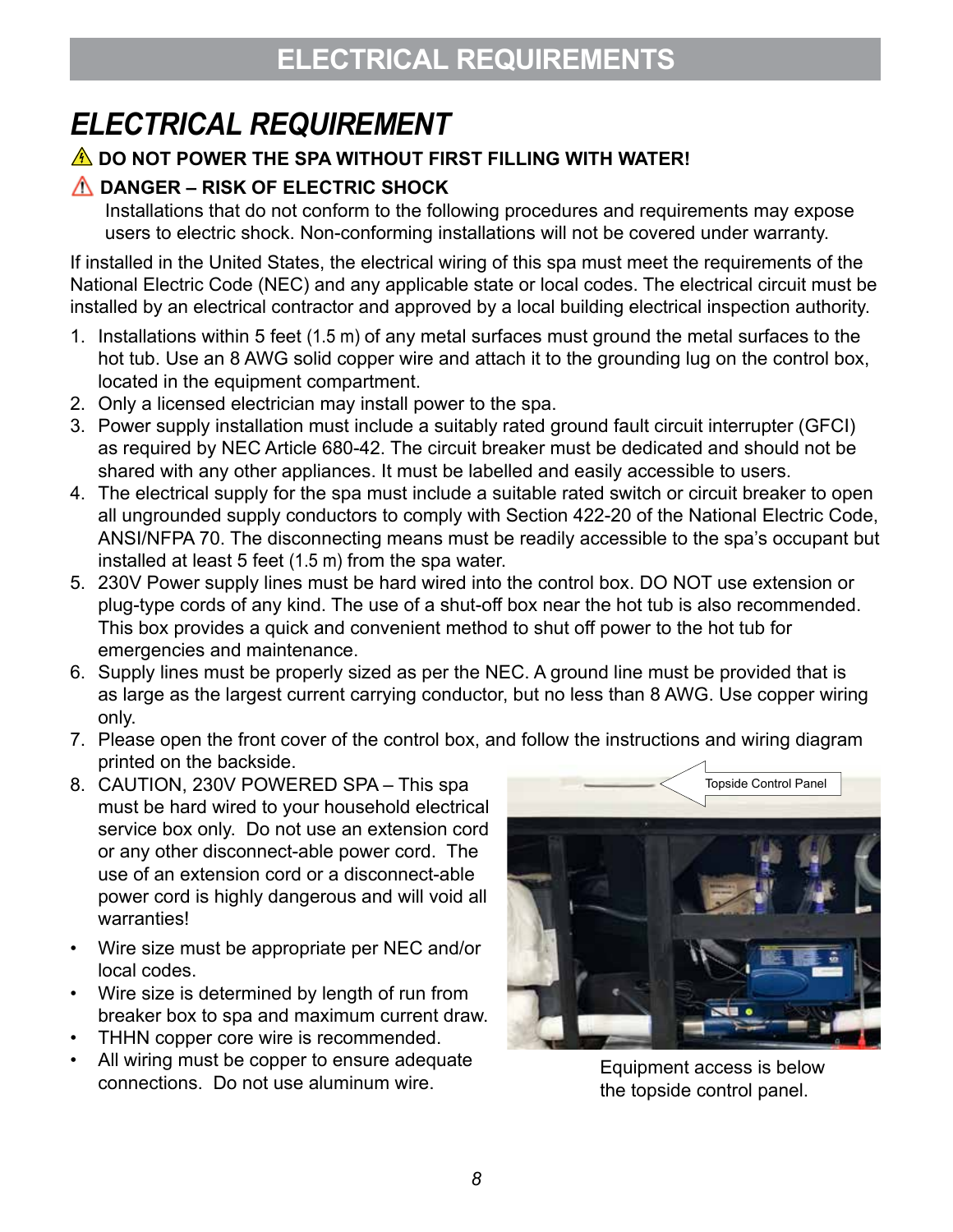## *ELECTRICAL WIRING DIAGRAM 230V USE*

It is recommended that a licensed electrician install the power to your spa in accordance with the National Electric Code and/or any local electrical codes in effect at the time of installation.

Power supply installation must include a properly rated GFCI circuit breaker. The circuit must be dedicated and should not be shared with any other appliances. The power supply must be hard wired into the power pack.

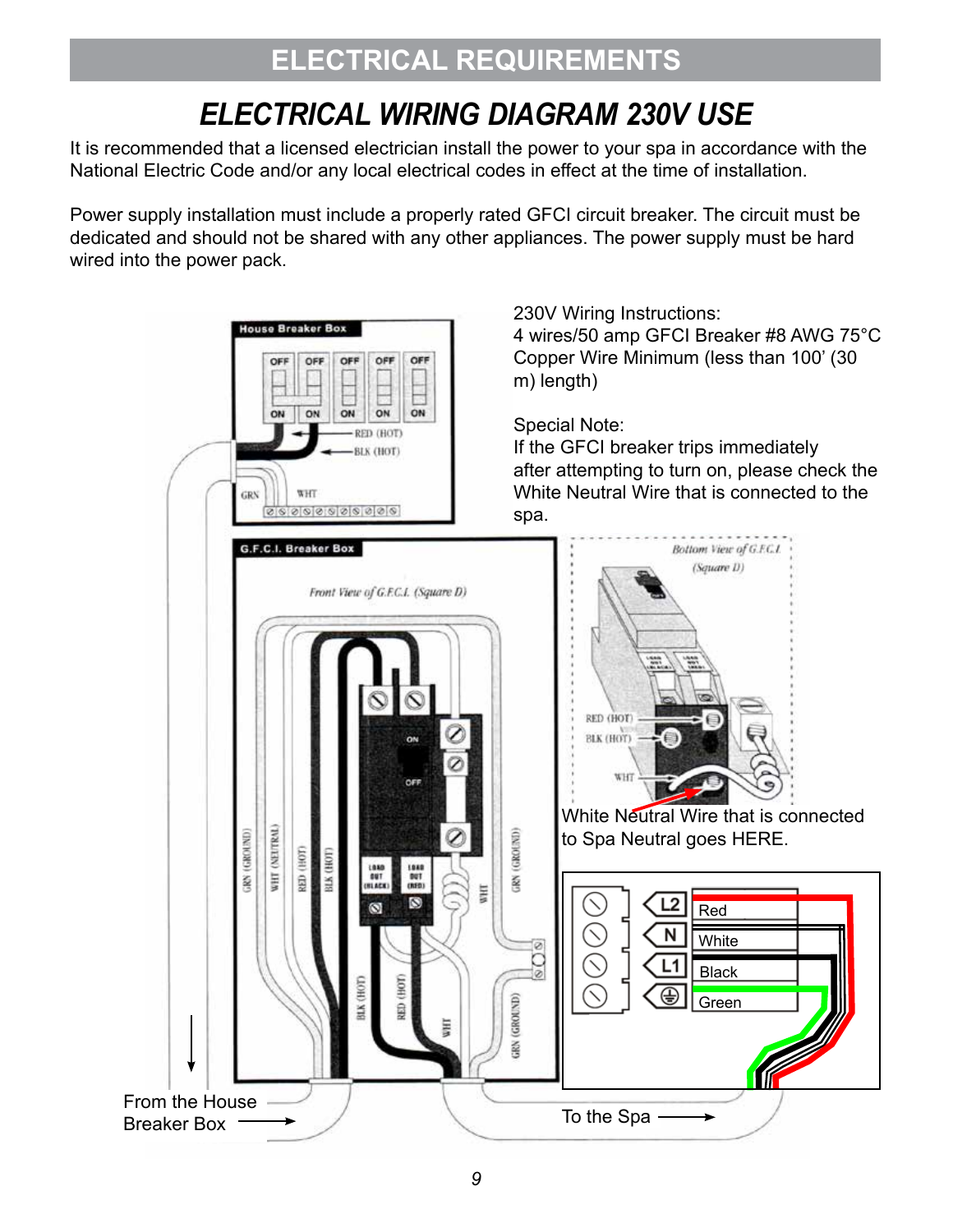## **CONTROL PANEL OPERATION**

**INITIAL START-UP** *-* When the spa is first powered up the control system begins

a 2 minute Startup Mode. Different codes will display on the screen. Once Startup Mode completes, the actual temperature is displayed on the screen, and the spa will then begin to heat, maintain the water temperature and the first filter cycle will start 5 minutes Mode

later. Your spa has been designed so that it will automatically heat the water to the factory set temperature of 100**°**F (38**°**C) unless you set the spa to a different temperature. If power is disconnected from the spa, it will automatically revert back to



Temp Up/

the last saved set temperature when power is reapplied. **NOTE:** Some models only have Jets 1

## *DISPLAY OVERVIEW*



## *TEMPERATURE ADJUSTMENT*

The temperature can only function between 80°F - 104°F (26.5°C - 40°C). The last measured temperature will constantly display on LCD.

Press the *Up*/*Plus* or *Down*/*Minus* buttons to display the set temperature (desired temperature) and indicator  $\beta$ . Each time either button is pressed again, the set temperature will increase or decrease depending on which button is pressed. After five seconds, the LCD will automatically display the current spa temperature.

 $10<sup>r</sup>$ .

The "heater" indicator  $\mathcal{V}$  lights up when the heater is on. It flashes when there is a request for more heat, but the heater is not on. Once set temperature is reached the indicator  $\mathcal{N}$  shuts off and the low speed of the jet pump turns off after 30 seconds (if not in filter cycle).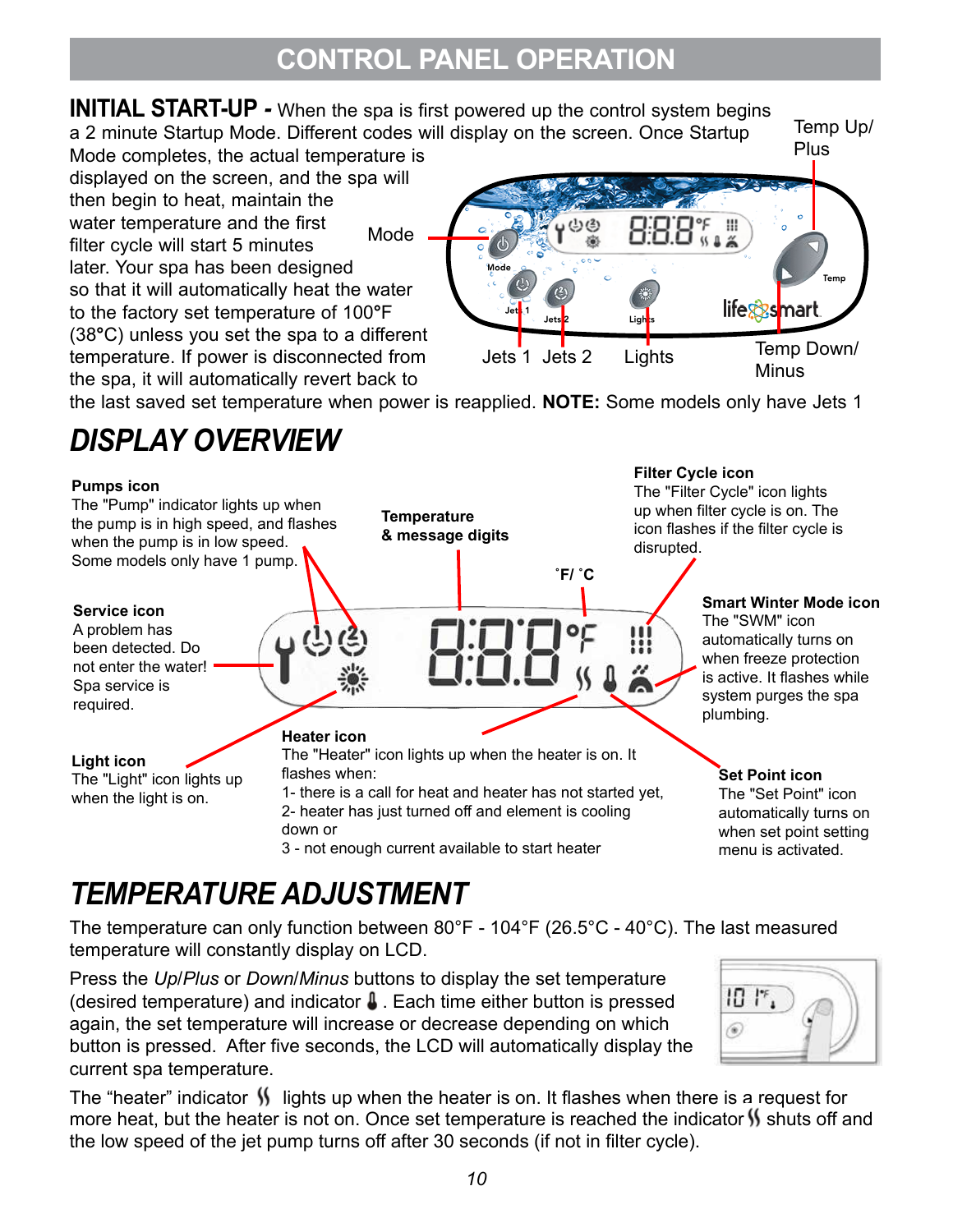#### *11*

## **CONTROL PANEL OPERATION**

## *JETS OPERATION*

#### **Jet Pump 1 button:**

- Press Jets 1 button once to turn Jet Pump 1 on low speed.
- Press Jets 1 button a second time to turn Jet pump1 on high speed.
- Press Jets 1 button a third time to shut Jet Pump1 off.

#### **Jet Pump 2 button: (Not available on all models)**

- Press Jets 2 button once to turn Jet Pump 2 On.
- Press Jets 2 button a second time to shut Jet Pump 2 Off.

## *MULTI COLOR LED LIGHT*

Press the *Light* button once to turn on the lights, press the button again to turn the lights off, when turning back on after several seconds the same light mode will appear. Every time the light is

quickly turned off and on a new light mode will appear. The sequence is as follows: White, Aqua, Magenta, Azure, Amber, Emerald, Ruby, color wheel with abrupt color changes, slow full color wheel and fast full color wheel.

**NOTE:** If left on, the light will automatically turn off after 4 hours of operation.

## *MODE*

#### **CLEANUP MODE (2 pump models only)**

Press the Mode button to start the cleanup cycle for one minute. The display will show CLn" message. This mode forces a purge step of the programmed filter cycle and is useful when the user wishes to cleanup the spa water after use without waiting for the next filter cycle purge. When active, the display will toggle between CLn and water temperature.

#### **SOAK MODE (2 pump models only)**

Press and hold the Mode button for 5+ seconds until SbY is displayed. The soak mode clears all pending user demands as well as filtration and smart winter mode. The only automatic feature that remains functional is the water temperature regulation.

#### **OFF MODE (all models)**

Press and hold the Mode button for 8+ seconds until OFF is displayed. This function is useful to preform simple spa maintenance. When enabled the display will toggle between OFF and water temperature. This function will clear all pending user demands for 60 minutes. This mode will be cancelled if the user starts a pump.

**NOTE:** If the spa is calling for heat it will take 1 minute before the jet pump will shut off.

## *FILTER CYCLES*

There are two filter cycles: the first cycle (F1) starts right after power up and the second cycle (F2) will start 12 hours later. The default duration for the first filter cycle is 1 hour, and 30 minutes for the second cycle. The "Filter" indicator  $\frac{1}{2}$  lights up when a filter cycle is on. The duration of  $\epsilon$  ach filter cycle can be modified. If the "Filter" indicator **III** flashes this indicates there has been a suspension in the filter cycle.

## $\omega$ 98 ۰





 $102^{\circ}$ 

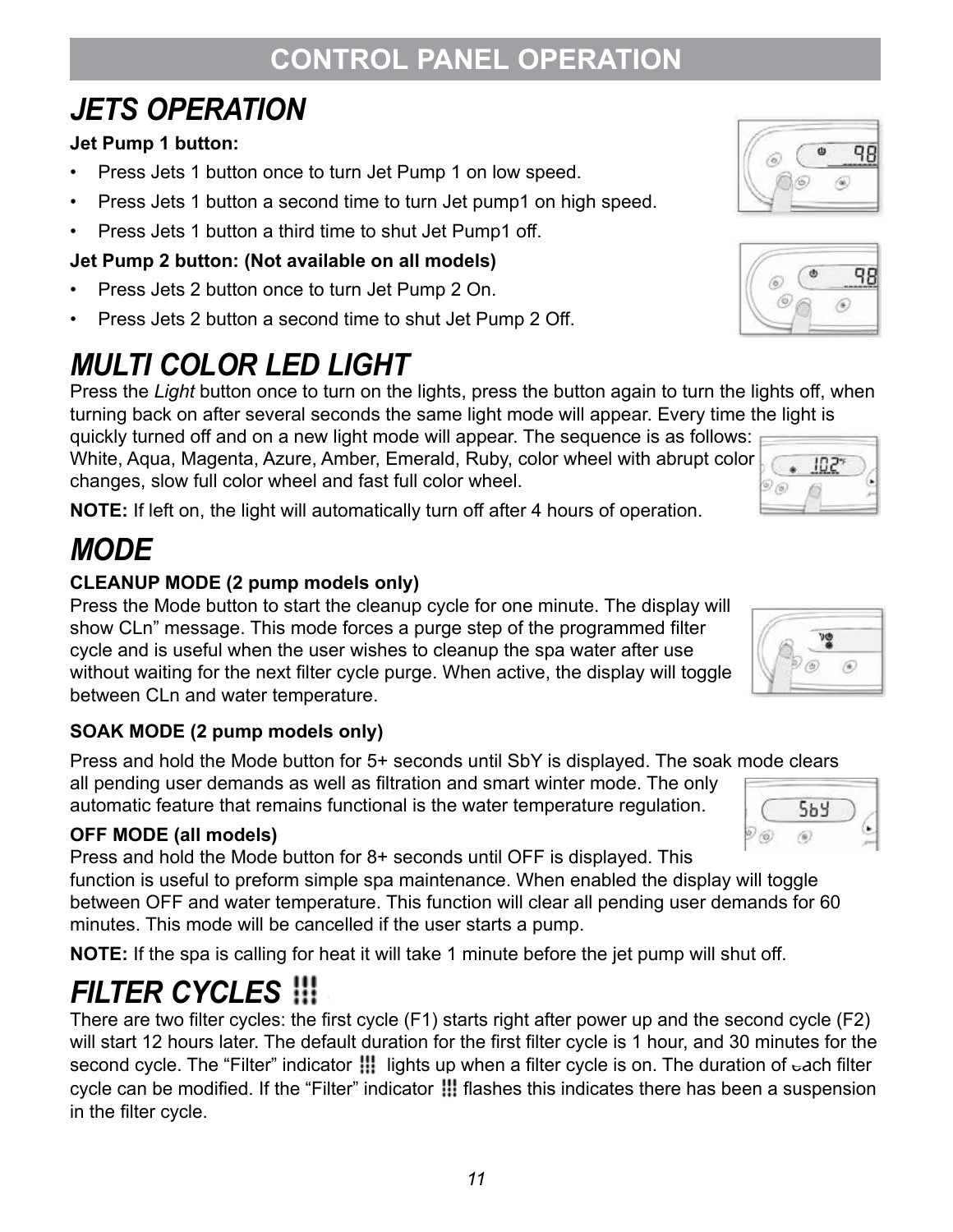## *ADJUSTING PRESET FILTER CYCLES*

Filter duration is programmable between 0.5 and 6 hours in 30 minute increments (0.5 hours) for both filter cycles. To program the cycle times:

- 1. Press and hold *Light* button for 5+ seconds until F1 is displayed.
- 2. Press the *Plus* or *Minus* button to adjust the cycle time for F1.
- 3. Press the *Light* button to store the F1 cycle and move to the F2 cycle.
- 4. Press the *Plus* or *Minus* button to adjust the cycle time for F2.
- 5. Wait 15 seconds to allow the exit timer to expire and store the setting.

**IMPORTANT:** To reset the first filter cycle start time, skip step 5 and continue pressing the *Light* button until the actual temperature is displayed. Powering down of the spa will also reset the first filter start time.

**FILTER CYCLE SUSPENSION:** The filter cycle will be suspended every time a jet pump or light is activated manually during the filter cycle time. The suspension will end around 15 minutes after the completion of the manual use.

### *FAHRENHEIT/CELSIUS SETTING*

To change water temperature display to either Fahrenheit or Celsius, press and hold *Light* button for 5+ seconds until F1 is displayed. Press the *Light* button several times until F or C  $\frac{16}{6}$  is displayed. Press the *Plus* or *Minus* button to change. Wait 15 seconds to allow the exit timer to expire and store the setting.

#### *ECONOMY MODE* **(2 pump models only)**

This mode allows you to lower the temperature set point of the spa by 20°F (11°C), to change to the Economy mode press and hold *Light* button for 5+ seconds until F1 is displayed. Press the *Light* button several times until the display shows EP 1, use Down key to disable economy mode, the display will show EP 0. Wait 15 seconds to allow the exit timer to expire and store the setting.

## *OPERATIONAL MODES* **(1 pump models only)**

The Standard Mode is the default operational mode preset from the factory. In order to program the spa to operate in the Economy mode you must enter the programming mode to make the change. Water sampling will turn the jet pump on and circulate the water for up to a couple of minutes.

**NOTE:** Freeze Protection (Smart Winter Mode) will assert as necessary during all modes.

**STANDARD MODE:** Is programmed to maintain the desired temperature with periodic water circulation (sampling) to sample and heat the water to the set temperature.

*ECONOMY MODE:* The spa will not heat. Water sampling only done during the filter cycle.

**SLEEP MODE:** The spa will only heat during the filter cycles. Water sampling only done during the filter cycle.

**QUIET MODE:** Keeps the jet pump from running (water sampling) after the F2 filter cycle is complete for up to 11.5 hours. You can set this mode between 0.5 hours and 11.5 hours in half hour increments.

To enter the programming screen and toggle between Standard, Economy, Sleep and Quiet Modes the following is required:





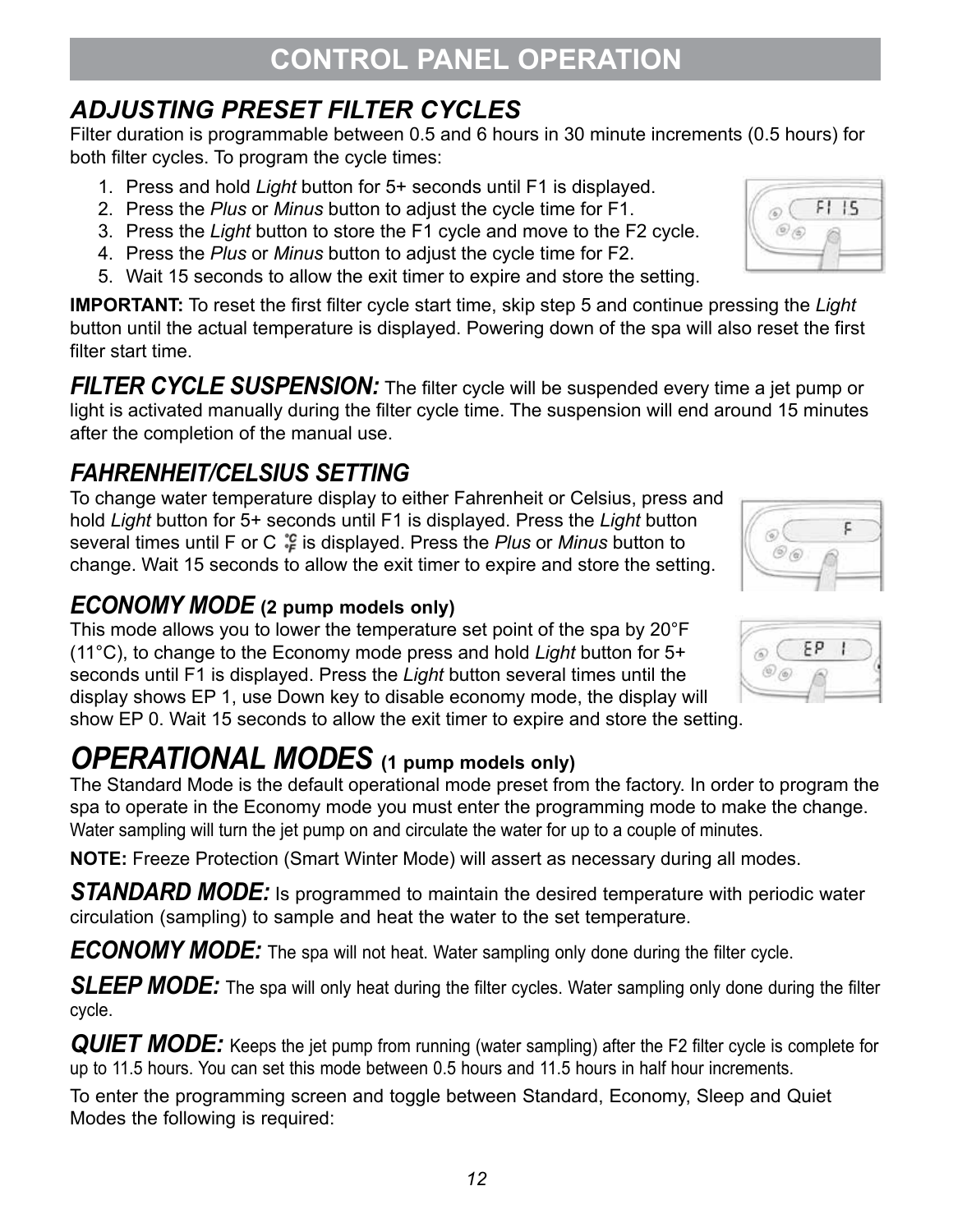## **CONTROL PANEL OPERATION**

- 1. Press and hold the *Light* button for 5 seconds
- 2. Press the *Light* button several times until St, Ec, SL, or nt is displayed.
- 3. Use the *Plus* or *Minus* button to choose between the Modes.
	- St = Standard Mode, Ec = Economy Mode, SL Sleep = Mode and nt = Quiet Mode.
- 4. Wait 15 seconds to allow the exit timer to expire and store the setting.

To Program the Quiet Mode the following is required:

Once in the nt mode, press the *Light* button then press the *Up/Down* button to change the amount of time you do not want the jet pump to come on between F2 and F1.

| <b>Message</b> | <b>Meaning</b>                                                                                                                                                            | <b>Action Required</b>                                                                                                                                                                                                                             |
|----------------|---------------------------------------------------------------------------------------------------------------------------------------------------------------------------|----------------------------------------------------------------------------------------------------------------------------------------------------------------------------------------------------------------------------------------------------|
|                | No message on display.<br>Power has been cut off to the spa.                                                                                                              | The control panel will be disabled until power<br>returns. Spa settings will be preserved until<br>next power up.                                                                                                                                  |
| <b>HL</b>      | The system has shut the heater<br>off because the temperature at the<br>heater has reached 119°F (48°C).<br>Do not enter the water!                                       | DO NOT ENTER THE WATER, Remove the<br>spa cover and allow the water to cool down,<br>then shut power off and power your spa up<br>again to reset the system.<br>If spa does not reset, shut off the power to the<br>spa and call Customer Service. |
| <b>AOH</b>     | Temperature inside the equipment<br>compartment is too high 194F<br>(90°C), causing the internal<br>temperature in the control system to<br>increase above normal limits. | Open equipment compartment and wait until<br>error clears.                                                                                                                                                                                         |
| Prr            | A problem is detected with the<br>temperature probe.                                                                                                                      | <b>Call Customer Service.</b>                                                                                                                                                                                                                      |
| <b>OH</b>      | The water temperature in the spa<br>has reached 108°F (42°C). Do not<br>enter the water!                                                                                  | Remove the spa cover and allow the water to<br>cool down to a lower temperature. Call<br>Customer Service if problem persists.                                                                                                                     |
| Hr             | An internal hardware error has been<br>detected.                                                                                                                          | <b>Call Customer Service.</b>                                                                                                                                                                                                                      |
| <b>FLO</b>     | No water flow is detected by the<br>control system but flow is expected.                                                                                                  | Make sure that the jet pump is running and<br>water is flowing; check and clean filters; make<br>sure water valves are open; make sure spa<br>has a proper water level. If problem persists,<br>call Customer Service.                             |

## *DIAGNOSTIC LCD MESSAGE*

#### **WARNING! SHOCK HAZARD! NO USER SERVICEABLE PARTS.**

Do not attempt service of the control box. Contact Customer Service at (888) 961-7727 Ext. 8440 for assistance. Follow all owner manual power connection instructions. Installation must be performed by a licensed electrician and all grounding connections must be properly installed.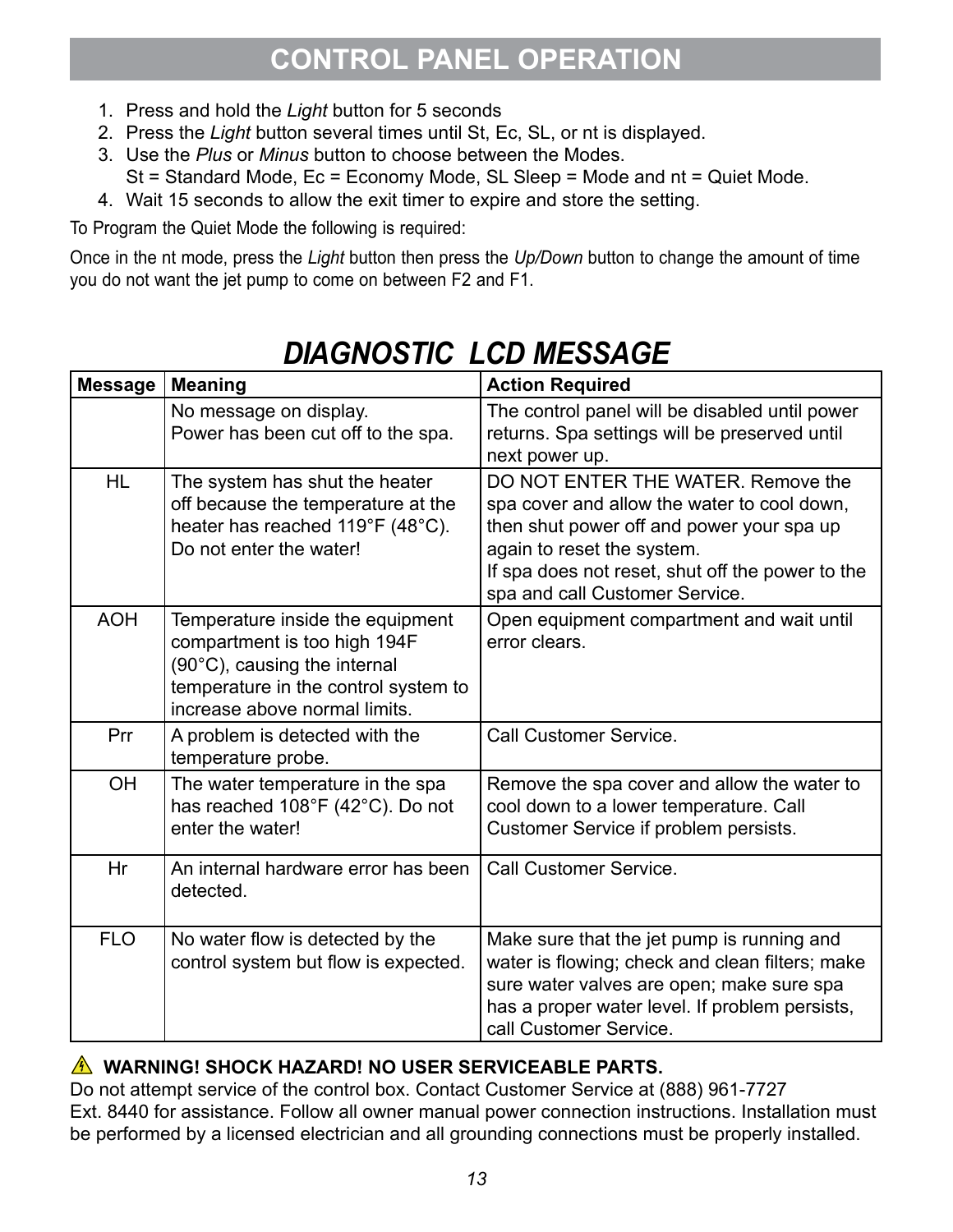## **COMPONENT OPERATION**

# *SPA COMPONENT OPERATION*

## *AIR CONTROL VALVE*

The air control valves (smaller valves) serve to regulate the amount of air mixed with the water when the jets are operational. Turn the air control valves in one direction to increased jet action. Rotating the air control in the opposite direction to turn air off and allow the jets to work with water only. Turn the air controls off when the spa is not in use, this will prevent cold air from entering the spa and will keep heating cost to a minimum. The ozone jet, will always produce air bubbles when pump is on.

## *HYDROTHERAPY JETS*

The hydrotherapy jets are recessed in the wall of the spa. Rotate the large or medium jet faces to turn the jets on or off. Turning a jet on or off will increase or decrease the effects of any jets not in the closed position.

### *OZONE GENERATOR*

The ozone system enhances the quality of the spa water when used to supplement the spa owner's regular water maintenance program. Contrary to some information circulated throughout the pool and spa industry regarding ozone systems, ozone **CAN'T** be used as a singlesource sanitizer, water clarifier, anti-foamer, and mineral chelating agent. A secondary source sanitizer must be used to maintain 3.0 -5.0 ppm of Free Available Chlorine (FAC). **LIFESMART**  recommends that a chemical maintenance program based on recognized and documented industry standards still be followed when using an ozone purification system to assure water sanitation and the highest quality purified water.

#### *WATERFALL*

Your spa has a control valve to operate the amount of flow through the waterfall from no flow to a steady stream. This valve is attached to the top and bottom of the waterfall. The waterfall will only work when Jet Pump is on. Move valve side to side to turn on or off.

### *MUSIC (WHEN EQUIPPED)*

You spa is equipped with a Bluetooth music sound system that requires a bluetooth device to pair up with the the spa. To pair the spa and Bluetooth device:

- Go to the Bluetooth settings on you device and find in.stream 2 and press connect.
- Enter pin 5555 and press pair to sync your device. You are now ready to play audio from your device.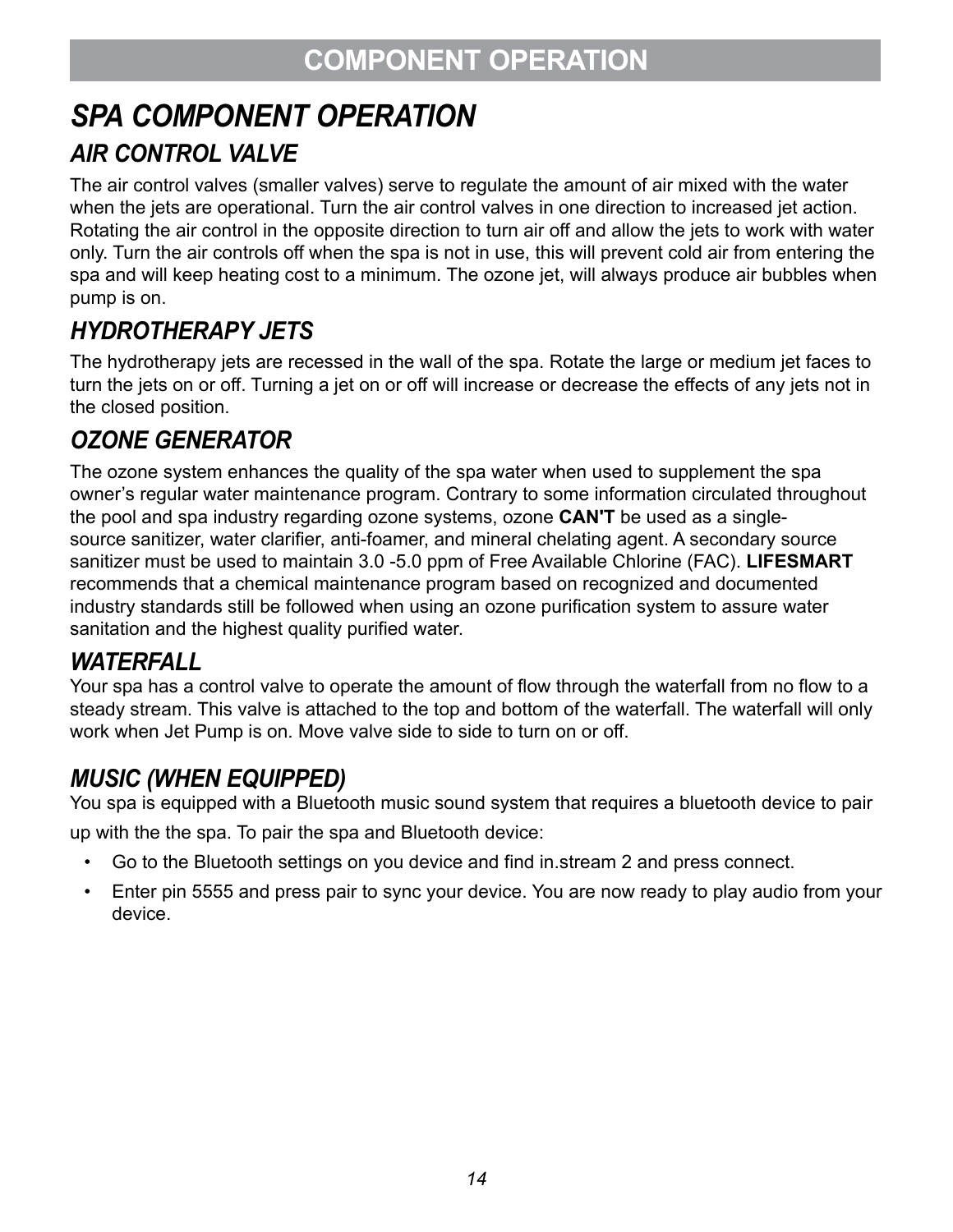The following procedures should be followed on initial startup and whenever the spa is drained for routine maintenance.

## *FILLING THE SPA WITH WATER*

- 1. Clear all the debris from your spa.
- 2. Be sure to open all jets to allow as much air as possible to escape from the plumbing during the filling process.
- 3. Insert a garden hose into filter compartment to fill your spa.

**NOTE:** Do not use hot or softened water.

4. As the water level rises, check inside the equipment compartment for water leaks. It may be necessary to tighten unions and/or fittings that may have loosened during delivery. There is no need to call for service; this can easily be done. If assistance is



**UNIONS**

required, contact a Customer Service representative at (888) 961-7727 Ext. 8440

5. Under normal circumstances keep the water level half way between the top of the spa and the top of the filter ring or just above the highest jets (whichever is higher).

Failure to keep enough water in your spa may result in damage to your system and invalidate your warranty. If your spa filter is sucking in air causing the pump to cavitate, you need to add water!

6. Check the filter installation and make sure the filter is not loose.

## *APPLYING POWER*

- 1. Turn power to spa "ON" (after filling spa) from the main panel at the house and the subpanel.
- 2. Press *Jets* button on the topside control panel to activate the spa. Rotate all the air control valves clockwise and observe the increased jet action (air mixed with water). After several minutes.
- 3. While the pump is running check again for water leaks at the drain spigot, unions, or fittings in the equipment compartment (leaks may have occurred during transit). If water is leaking from one of these areas, there is no need to call for service. Simply tighten the fitting. If assistance is required, call a Customer Service representative at (888) 961-7727 Ext. 8440.
- 4. After checking your spa for leaks it is now time to adjust your spa settings. Press the *Plus* or *Minus* button on your topside control panel until the display indicates your desired temperature is set, after 5 seconds of non activity the control panel will display the actual water temperature.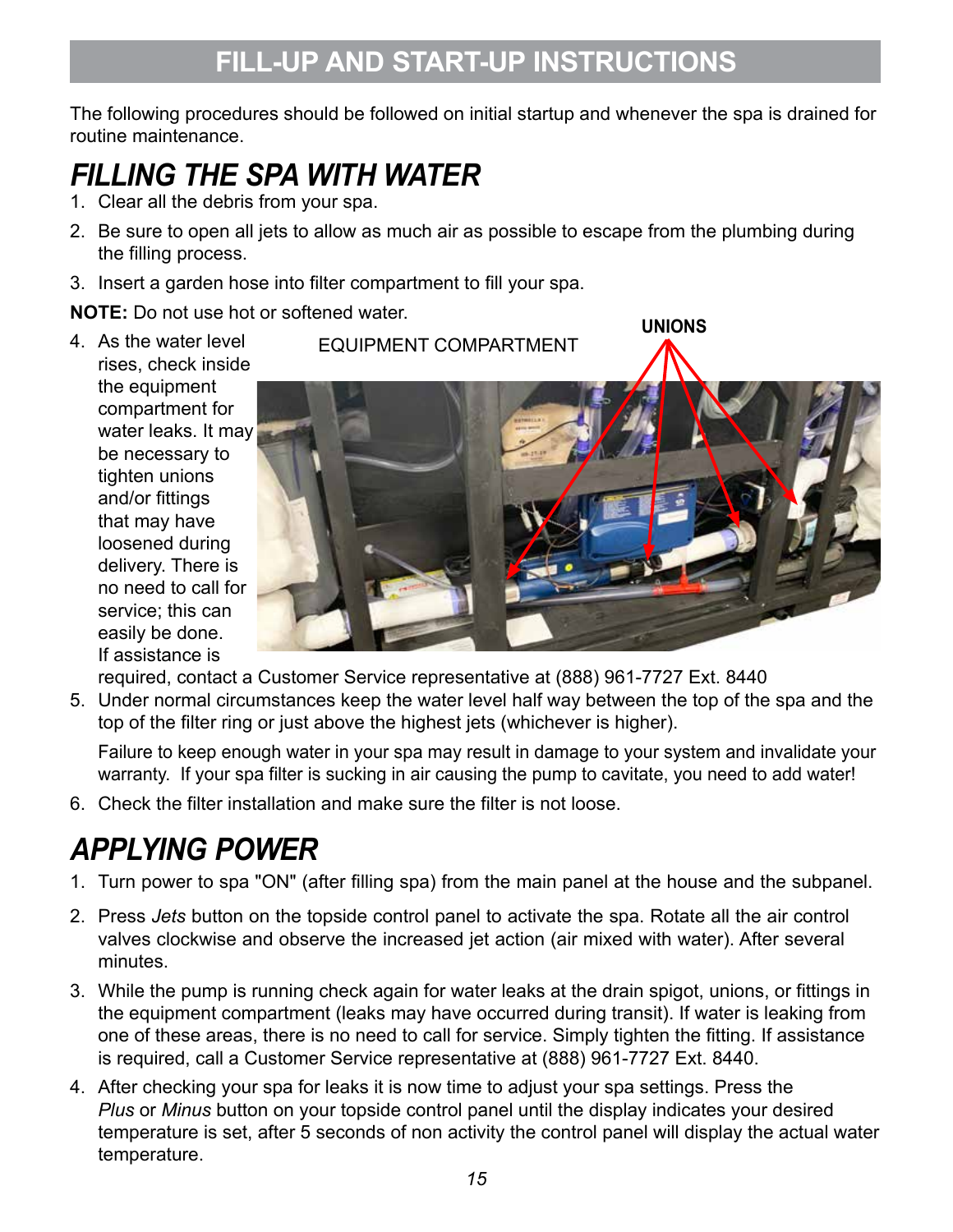## *WATER CHEMISTRY GUIDELINES*

Spa water chemistry is ultimately the responsibility of the spa owner. Improper water chemistry may result in costly repairs not covered under the spa warranty. If unsure about any step in the process, please contact a Customer Care Associate at (888) 961-7727 Ext. 8440.

Initially, it is advisable to identify what minerals (e.g. iron) are present in the local source water. This will provide a better understanding of how to treat the water. Please follow the four steps below and be sure to achieve the correct levels in each area before moving onto the next step.

## *STEP #1: ESTABLISH PROPER PH LEVEL:*

The recommended range for pH is between 7.2 and 7.8. Above 7.8, the water is too alkaline and can result in cloudy water, and scale formation on the shell and heater. To lower the pH use a pH Down/ Decreaser (sodium bisulfate). Below 7.0 (considered neutral), the spa water is too acidic and can damage the heating system. To increase pH, use a pH Up/Increaser (sodium hydrogen carbonate). Any pH Up or Down should be added one teaspoon at a time, waiting one-half hour between application and re-measuring.

### *STEP #2: MEASURE TOTAL ALKALINITY:*

The Total Alkalinity is the amount of bicarbonates, carbonates, and hydroxides present in the spa water. Proper total alkalinity is important for pH control. If the TA is too high, the pH is difficult to adjust. If the TA is too low, the pH will be difficult to hold at the proper level. The ideal range is between 40-120 parts per million (ppm). Reduce TA by using an Alkalinity Down/Decreaser (sodium bisulfate). Increased TA by adding an Alkalinity Up/Increaser (sodium bicarbonate or sodium hydrogen carbonate). These products should be added in small amounts - 5 ml at a time. After adding 5 ml, wait one half hour before re-measuring. Once the safe range of total alkalinity is established, proceed to the next step.

### *STEP #3: DETERMINE CALCIUM HARDNESS:*

It is important to bring the calcium reading to between 75-150 ppm. If the reading requires adjustment, it should now be corrected. If the water is too soft (a low reading) calcium hardness should be added to the water to increase the ppm reading. If the water is too hard (a high reading), it can be corrected by either: (A) a mixture of hard and soft water added to attain a reading in the safe range, or (B) addition of stain and scale control. If calcium hardness is a problem with the local source water (either too hard or too soft) a test kit, which measures calcium hardness, is essential.

### *STEP #4: SANITIZING:*

After steps 1-3 are complete, **the spa must be sanitized using Chlorine (sodium dichlor)**. Add 2 teaspoons of Chlorine, and increase as necessary to reach a level of 3-5 ppm. Check and maintain this level weekly, and before and after using the spa. *IMPORTANT NOTE: A granulated sodium dichlor is highly recommended for sanitizing spa water, granular bromine may also be used. Never use compressed sanitizers even with a floater*. *As with any other chemicals, the sanitizer should be introduced to the spa with the jets running for 10 minutes.*

### *WEEKLY SHOCK:*

Using a potassium monopersulfate (MPS) shock, add approximately 2 oz. (60 ml) spreading it over the water while the jets are running. Shocking is achieved by adding the MPS to turbulent water. Leave the cover up and jets on high for 10 minutes. Then shut jets off and return the cover to the closed position to maintain heat.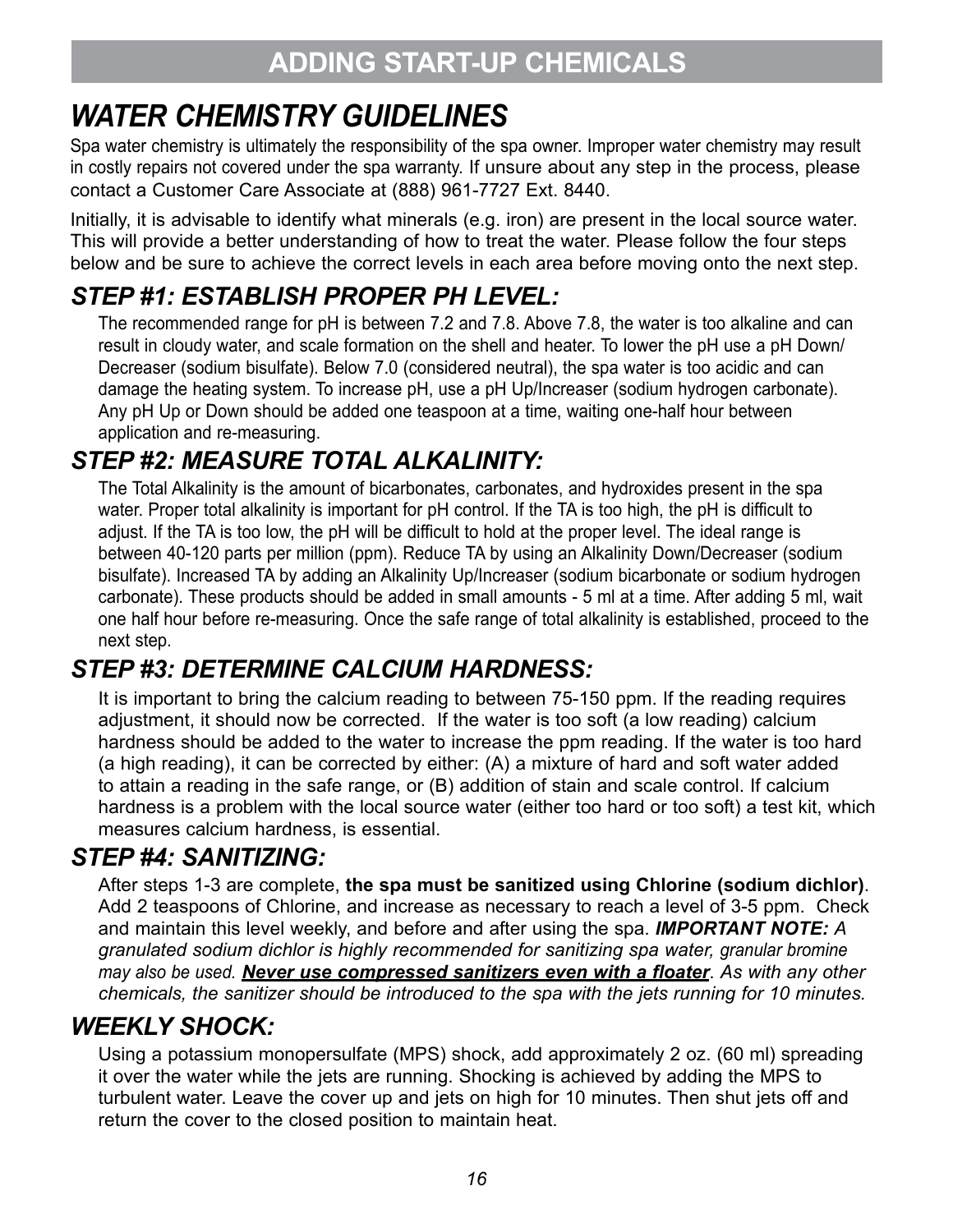## **SPA MAINTENANCE**

## *FILTER CARTRIDGE MAINTENANCE*

At least once a week, check and clean the skimmer basket and weir to ensure proper filter flow. Remove leaves, foreign matter, and debris. It is very important to keep your spa filter cartridge clean and free of particles to ensure proper water flow. A clean filter permits the hydrotherapy system to function properly and also allows more efficient filter cycles. Depending on how frequently your spa is used, we recommend cleaning the spa filter cartridge every four weeks. If this is not done, the filter may clog and restrict water flow, which causes improper filtration and poor jet performance.

**IMPORTANT:** The frequency and duration of use, and the number of occupants all contribute to determining the appropriate time between filter cleanings. More use means that more frequent filter cleanings will be required.

#### *FILTER CARTRIDGE REMOVAL AND CLEANING INSTRUCTIONS*

- 1. Press Mode button for 8+ second to OFF.
- 2. Pull out the basket and weir.
- 3. Carefully unscrew the filter cartridge and bring it out of the spa.
- 4. Always clean the filter using a filter degreaser to remove mineral and oil build-up. Soak the filter in the degreaser (according to the package directions). Then place the filter on a clean surface and, using a garden hose, spray until it is clean. It may be necessary to rotate the filter while spraying to remove any debris lodged between the filter pleats.
- 5. Replace the cartridge in the spa. Lower the basket and weir over filter cartridge.
- 6. Turn on power by pressing jets button.

**CAUTION!** Always use proper eye protection when using chemicals, or high-pressure water. Read instructions on cleaning products and follow applicable safety and warning instructions listed on label.



**CAUTION!** Never scrub the filter cartridge with a brush, as this will cause the filter to wear out and come apart. Never let the spa pump run without a filter cartridge in the skimmer compartment. Running the spa without a filter cartridge may permit debris to enter the spa plumbing and void the warranty!

- Replace filter cartridge, then reinstall basket and weir, (insert and rotate clockwise to lock into position). DO NOT OVERTIGHTEN!
- Turn spa's power back on.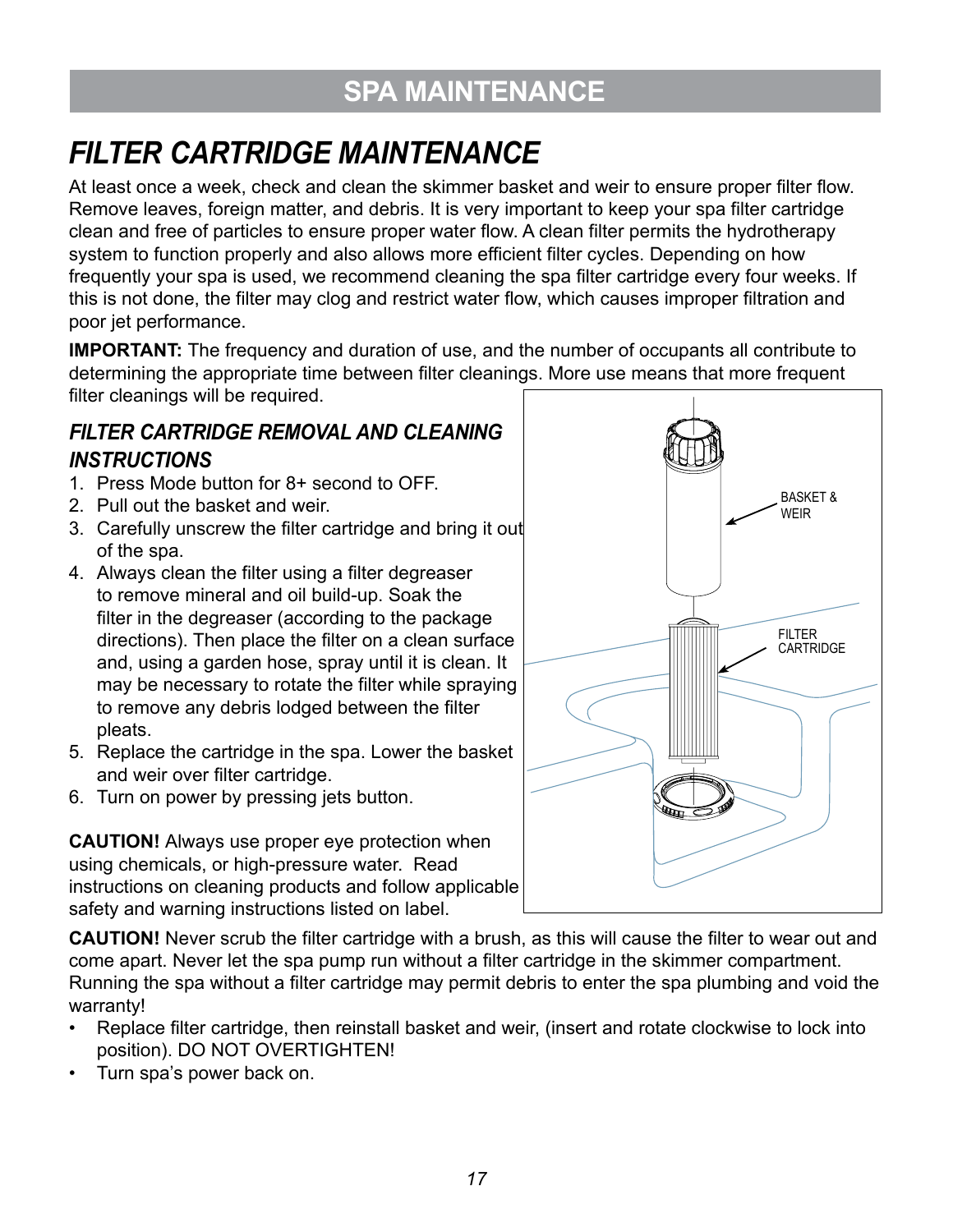## **SPA MAINTENANCE**

## *SURFACE CARE*

Do not use solvents or abrasive cleaners to clean the spa. Typically, a mild detergent and water will resolve cleaning issues.

## *COVER CARE*

Please keep your cover free from dirt at all times. Use a cover cleaner or a warm, mild soapy water to clean the surface. Do not use any silicone-based products, as it will dry and may eventually crack the vinyl. **NOTE:** Do not stand on the cover at any time. Remove the cover when adding chemicals to your spa. This will extend the life of your cover. The gasses from burned off chemicals will be trapped under the cover, if not removed. These gasses may erode the protective lining of the foam inserts. This will not be covered under warranty.

## *CABINET CARE*

Little maintenance is required to keep your spa cabinet looking good.

Spa cabinet product should be cleaned as needed to remove dirt and debris.

- NO abrasive or harsh chemicals should be used on the spa's cabinet.
- NO solvents or cleaners containing aromatic solvents should be used on the spas cabinet.
- Hot soapy water is the best choice for cleaning the spa's cabinet.

## *REPLACEMENT SPA PARTS*

| <b>PART NUMBER</b> | <b>DESCRIPTION</b>                           |
|--------------------|----------------------------------------------|
| 78825              | SPA FILTER - 50 sq. ft.                      |
| 78894              | SPA FILTER - 35 sq. ft. (Playa model only)   |
| 77190              | <b>OZONE KIT</b><br>(INCLUDES ALL MATERIALS) |
| 303574             | <b>OZONATOR</b>                              |
| 30700              | <b>DRAIN CAP</b>                             |
| 71515              | <b>COVER LOCKS</b>                           |
| 70322              | <b>COVER KEYS</b>                            |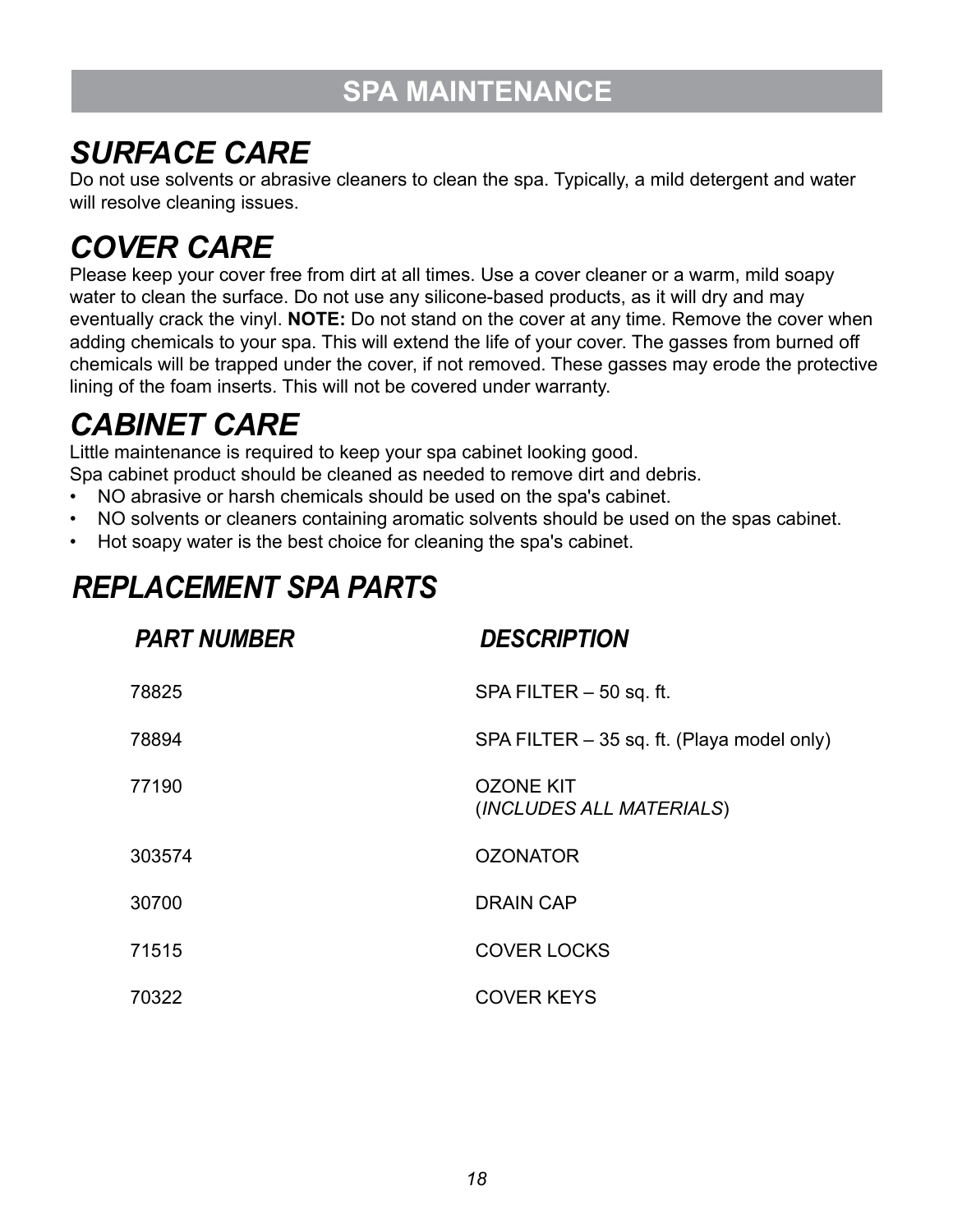## **DRAINING OR WINTERIZING**

Every three to six months, depending upon the water condition, you need to renew your water.

**CAUTION:** READ THIS BEFORE DRAINING YOUR SPA

- To prevent damage to the spa's components, **TURN OFF SUBPANEL BREAKER BEFORE DRAINING. Do not power back up until your spa has been refilled with water.**
- There are certain precautions to keep in mind when draining your spa. If it is extremely cold, and the spa is outdoors, freezing could occur in the plumbing or the equipment.
- Do not leave the spa's shell (inside surface) exposed to direct sunlight.

## *DRAINING YOUR SPA*

- a. Route the outlet of the drain hose to an appropriate draining area. Locate the drain (bottom front) of the spa, remove the drain cap and attach the inlet of a garden hose to drain the spa, (to avoid flooding of the foundation surrounding the spa). **NOTE:** Spa water with a high sanitizer level may harm plants and grass.
- b. Allow all of the water to drain through the drain.
- c. After your spa is empty, clean the shell and filter cartridge. See "Spa Maintenance" section.



**DRAIN CAP**

- d. After cleaning, reinstall the drain cap.
- e. Follow the "Fill up and Applying Power" instructions on page 15.

## *WINTERIZING YOUR SPA*

If you plan to store your spa for the winter, you must also use a wet-vac to clean out the water lines to ensure they are free of any water. Water left in the lines might freeze and damage the lines and jets.

- a. It will be necessary to remove all water from the interior plumbing.
- b. Remove the floating weir, basket, and filter cartridge. Clean the filter cartridge and store in a dry place. Attach the vacuum hose to the **vacuum side** of the shop vac and thoroughly dry the filter compartment.
- c. Using the shop vac, remove the water starting with the jets at the top and moving to the ones at the bottom of the spa. **NOTE:** When removing the water from jet openings, you may notice suction coming from another jet. With the help of a second person, block off any suction from the other jet using a large rag or cloth. This will help pull out the water that is trapped deep inside the main line.
- d. Thoroughly dry the spa shell with a clean towel.
- e. Using a funnel, pour Propylene glycol anti-freeze into the filter suction fittings and jet outlets. **CAUTION: Use only Propylene glycol as your anti-freeze. This is non-toxic. NEVER use automobile anti-freeze since it is toxic.**
- f. Remove the pump drain plug located on the front of the pump housings. Allow all water to drain out. Place the drain plug in a reclosable plastic storage bag and store near the pump. Replace the drain plugs on start-up.
- g. Unscrew the suction/discharge pump and heater unions and allow the water to drain. Leave union loose. **NOTE:** Tighten unions before filling spa.
- h. Replace the equipment compartment door and secure with screws.

**Note:** Damage caused by improper winterizing will not be covered under warranty. You may want to contact Customer Service at (888) 961-7727 Ext. 8440 for complete winterizing instructions.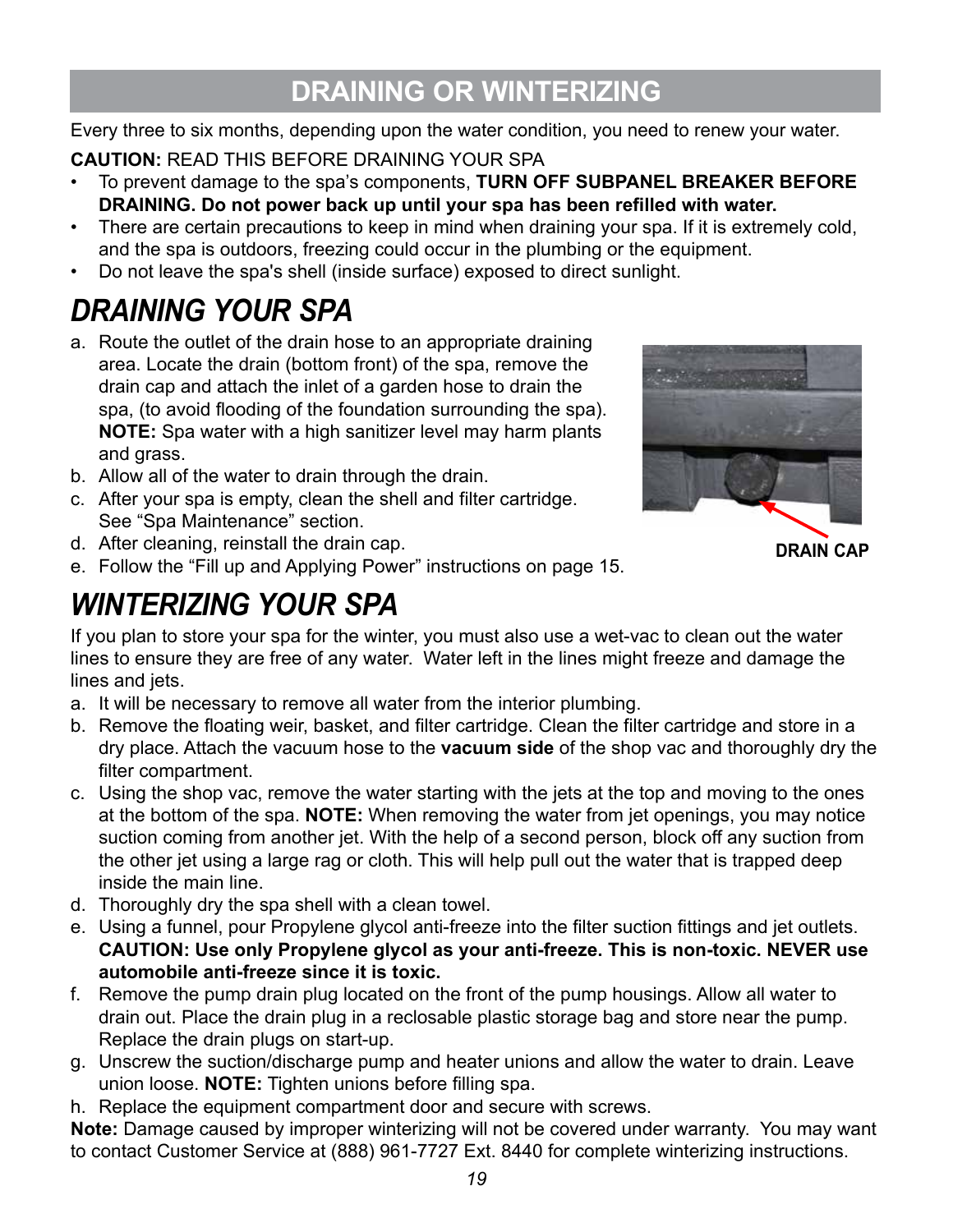## **TROUBLESHOOTING PROCEDURES**

In the event the spa is not working the way it should, please first review all the installation and operating instructions in this manual and check the message on the panel display. If you are still not satisfied it is working properly, please follow the appropriate troubleshooting instructions.

#### **CAUTION! WARNING! SHOCK HAZARD! No User Serviceable Parts.**

Do not attempt service of the control box. Contact Customer Service for assistance. Follow all owner's manual power connection instructions.

## *NO COMPONENT OPERATION*

Check the following:

- 1. Is there power to the spa?
- 2. Is the household circuit breaker tripped?
- 3. Is the subpanel (230V) GFCI tripped?
- 4. If 1 is yes and 2 and 3 are no contact Customer Service for assistance.

## *PUMP DOES NOT OPERATE, BUT THE LIGHT DOES*

Press the *Jets* button:

The pump operates but no water flows to jets. Pump may not be properly primed. This can happen after the spa is drained and refilled. Press the *Jets* button several times, never leaving the motor on for more than 5-10 seconds at-a-time with no water coming of of jets.

## *POOR JET ACTION*

- 1. Press the *Jets* button to make certain the pump is on.
- 2. Turn the air control valves in one direction to increased jet action.
- 3. Make sure the water level is half way between top of spa and top of the filter ring.
- 4. Check for dirty filter. Clean, if necessary.
- 5. Make sure all jets are in the open position.

## *WATER IS TOO HOT*

- 1. Check desired temperature on topside control.
- 2. Check for a Diagnostic Message (in Control Panel Operation section).

**OH -** Overheat (spa is deactivated) **DO NOT ENTER THE WATER.**

If the spa has overheated you should remove the cover to promote heat reduction. The spa control system should reset itself when the water temperature reduces below 104ºF (40ºC). When the spa falls below the reset temperature you can push any button on the topside control to reset the control system. Under extreme and/or prolonged weather conditions it is possible for the ambient temperature to exceed 106F (41C); effecting the water temperature of the spa and causing it to overheat. These conditions could cause the spa sensors to produce an OH message and prevent the usage of your spa during these conditions. The location of your spa should be reconsidered to reduce the outside temperature around the spa. For example, you may need to prevent direct sunlight on any surface of your spa. Regardless, do not enter your spa if the temperature is above 104**°**F (40ºC).

Should checking the above steps fail to correct the problem, please contact Customer Service at (888) 961-7727 Ext. 8440.